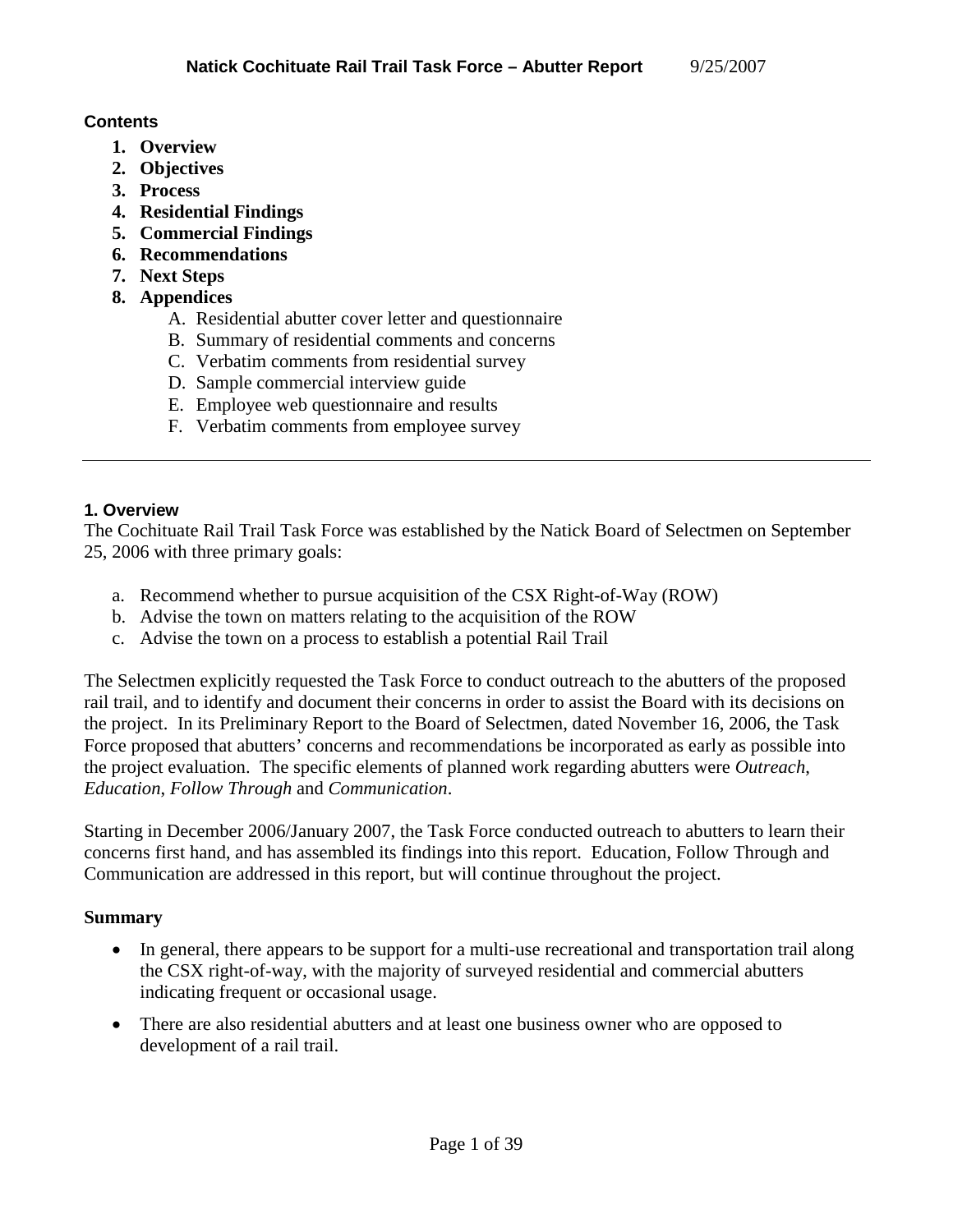- Among both supporters and opponents, there are specific concerns that must be taken into account as the project is designed and developed, including but not limited to safety, privacy, capacity, operating conditions and costs.
- The level of interest and concern warrant a continued process of outreach and inclusion to ensure that the process moves forward with ample notification and opportunities for community input.

## **Disclaimers**

- While the Task Force made a concerted effort to reach all residential and commercial abutters of the proposed rail trail, there are certain to be residents and businesses whom we were not successful in contacting, and/or abutters whose opposition or support for this project is contingent on specific issues, or abutters who will want an additional opportunity to express a view on this topic.
- Subsequent to the outreach and research that formed the basis for this report, and after the report was first provided to the Selectmen on June 14, 2007, the Selectmen and Task Force discussed a mass transit option for the Right-of-Way. This alternative was not presented to abutters during the outreach phase, although some respondents to the employee survey cited mass transit as a desirable option. Should the Town further explore a mass transit use of the ROW, subsequent abutter outreach will be a necessary early step in this process.

## **2. Objectives**

The objectives of this research were as follows

- a. Identify abutter concerns and issues
- b. Produce an objective and timely report to assist the decision making process

The proposed use of this information is to guide Town boards and committees as this project develops and potentially moves forward, and to ensure that abutters know that their concerns have been documented and will be incorporated into the process. The information obtained through the development of this report is of significant value in deciding whether and how to proceed, and/or in planning and designing the project.

#### **3. Process**

The process outline was as follows:

- a. Quantify and identify abutters to the right-of-way
- b. Develop a questionnaire and interview process for residential and commercial abutters
- c. Mail a questionnaire to residential abutters to assess interest, awareness, support, potential usage and specific concerns
- d. Conduct meetings and informational sessions to explain the rail trail background and proposal, and collect information from abutters
- e. Outreach to commercial abutters to identify their concerns
- f. Field a web or paper survey to identify concerns and likely usage by employees
- g. Create a report to represent the information collected through this process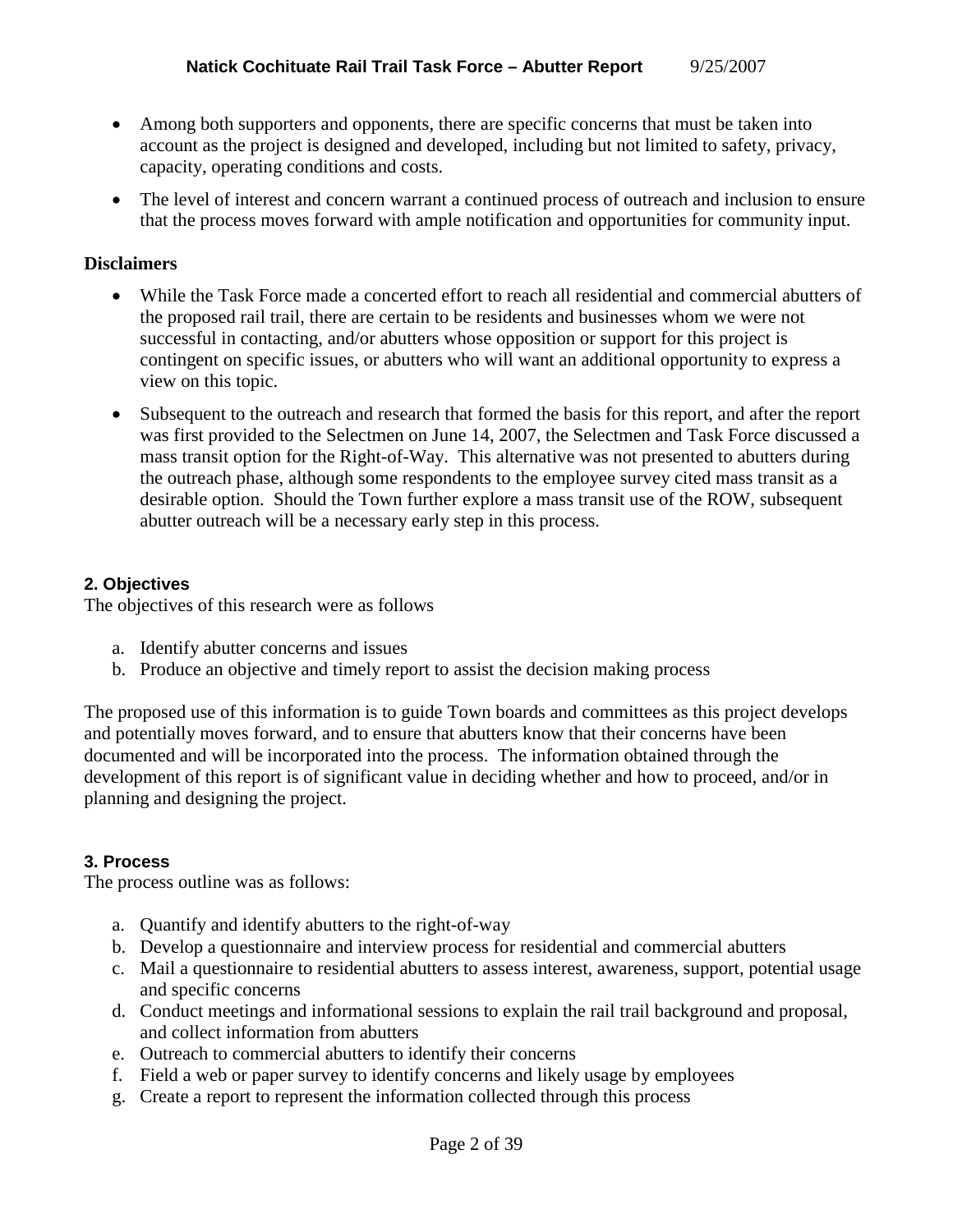The Task Force researched abutter outreach for rail trail projects in the nearby communities of Framingham and in Sudbury. We modeled our efforts on those projects that featured early and focused abutter outreach, and where an objective presentation of facts was accompanied by an invitation to comment and participate. The Task Force voted to establish an Abutter Subcommittee, including members Karla Sangrey, Peter Henry, John Moran and Fred Witte (who upon his appointment as Town Comptroller subsequently resigned from the Task Force, on advice of Town Counsel). Other members of the Task Force also provided extensive assistance, as did members of the Town Administration and the GIS division of the Public Works department.

## **A. Quantify and identify abutters.**

In order to quantify abutters, the task force utilized the Town's GIS and assessor databases to generate maps and create listings of all of the land parcels in the vicinity of the ROW. The lists of parcels were sorted by distance from the ROW. The following findings were made:

| Parcels within 1/4-mile: | 1280 |
|--------------------------|------|
| Parcels within 1/8-mile: | 613  |
| Parcels within 300-feet: | 344  |
| Direct abutters:         | 123  |
|                          |      |

In the interest of focusing on true abutters, we used the list of 123 parcels, then consolidated by ownership, and assigned them to either residential or business classes depending on information from the assessors database. An attempt to reach out to the more extensive list of indirect abutters was considered, but deferred until broader community outreach is underway. The Task Force chose to do the best job possible with residents and businesses who would be most affected by a rail trail.

## **B. Develop a questionnaire and interview process**

The Task Force created questionnaires appropriate to likely residential and commercial concerns, along with an outline for commercial abutter interviews. The residential questionnaire was provided to the Selectmen as a draft, and to several Natick residents with expertise in primary research and survey design. It is provided in this report as Appendix A.

## **C. Mail a questionnaire to residential abutters**

Using the assessor database, we mailed 63 questionnaires to residential abutters, accompanied by a cover letter from the Town Administrator and the Chair of the Board of Selectmen, and received 32 responses. The letter and questionnaire are provided as Appendix A. The questionnaire also included an invitation to an abutter outreach meeting on January 31, 2007. Follow up phone calls were then made to all residential abutters for whom phone numbers were listed, to encourage them to participate in the survey and the informational meeting. Responses to the Questionnaire are summarized in section 4 (Residential Findings), and verbatim comments from the residential abutter survey are provided as Appendix C.

## **D. Conduct meetings and informational sessions**

An initial meeting on January 31, 2007 included about 50 participants, of which about half were abutters. This meeting included a large group presentation/Q&A period, and smaller breakout sessions to elicit comments and concerns from all individuals present. Abutters who expressed an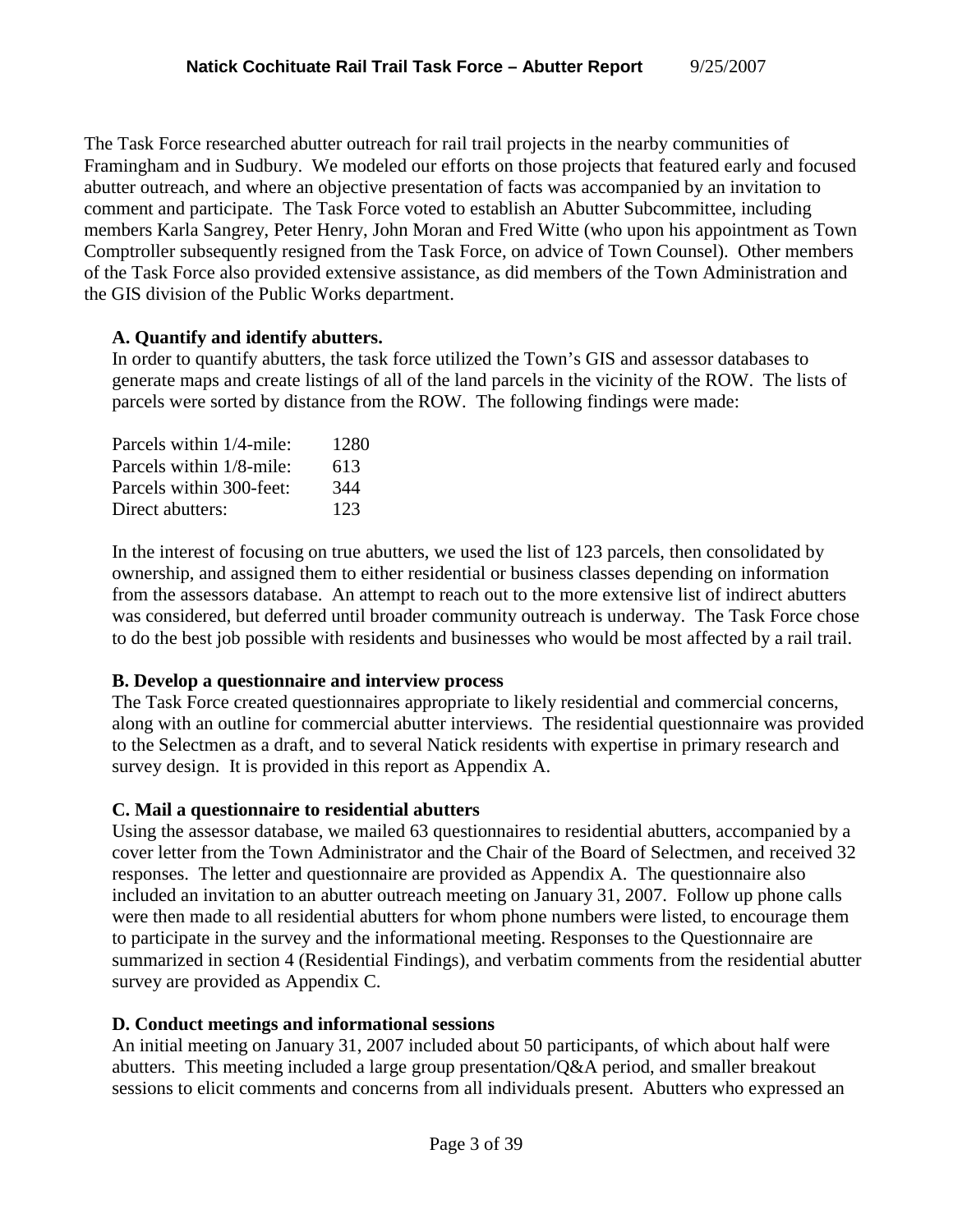interest in information meetings, but who could not attend the January 31 event, were invited to two subsequent sessions (February 22 and March 1), in which three additional abutters participated. The comments and concerns from the January 31 residential abutter meeting are summarized in Appendix B.

## **E. Outreach to commercial abutters**

Using a combination of assessor data and on-site research, members of the Task Force called and met with commercial abutters to determine how best to identify their concerns, and whether and how there was a sufficient pool of employees to warrant an employee survey. The interview guide for commercial abutters is provided as Appendix D.

## **F. Field a web or paper survey to identify concerns and likely usage by employees**

Web or paper surveys, as requested, were provided to companies to administer to their on site employees. This information provided a convenient means to reach hundreds of employees along the proposed rail trail. The questionnaire and results are provided as Appendix E. The results of the employee surveys are summarized in Section 5 (Commercial Findings). The Verbatim Comments from participating employee surveys are provided as Appendix F.

## **G. Create a report to represent the information collected through this process**

As noted, this report is provided as a Draft in order to provide a window for additional abutter comments, as well as to incorporate changes requested by the Board of Selectmen. Additional abutter comments are intended to be incorporated as an additional Appendix, or within the report.

## **4. Residential Findings**

The research suggests majority support for the trail, but a number of residents who are strongly opposed; among both supporters and opponents there were specific concerns about safety, privacy and other issues.

- Most homeowners are somewhat familiar with rail trails and about two-thirds stated that they have used a rail trail before.
- The majority of respondents supported the conversion of the ROW into a multiuse path for "recreation, non-motorized transportation."
- There was strong support for the variety of potential trail uses suggested. The two suggested uses with the most negative responses were inline skating and dog walking.
- About 2/3 stated that they expect to use the trail at least weekly, or more frequently. The majority stated that they favored the project, but there were also a number who said they were opposed or strongly opposed.
- Both survey respondents who defined themselves as supporters and those opposed indicated that they were "very concerned" about a variety of issues related to the trail. The three issues of highest concern were safety, litter and privacy. These sentiments are supported by the verbatim comments that some respondents provided and are reproduced in the appendix.
- No neighbors indicated an interest in hosting a neighborhood meeting trail, but most indicated they might attend one, and a few abutters did attend meetings on or after January 31, 2007.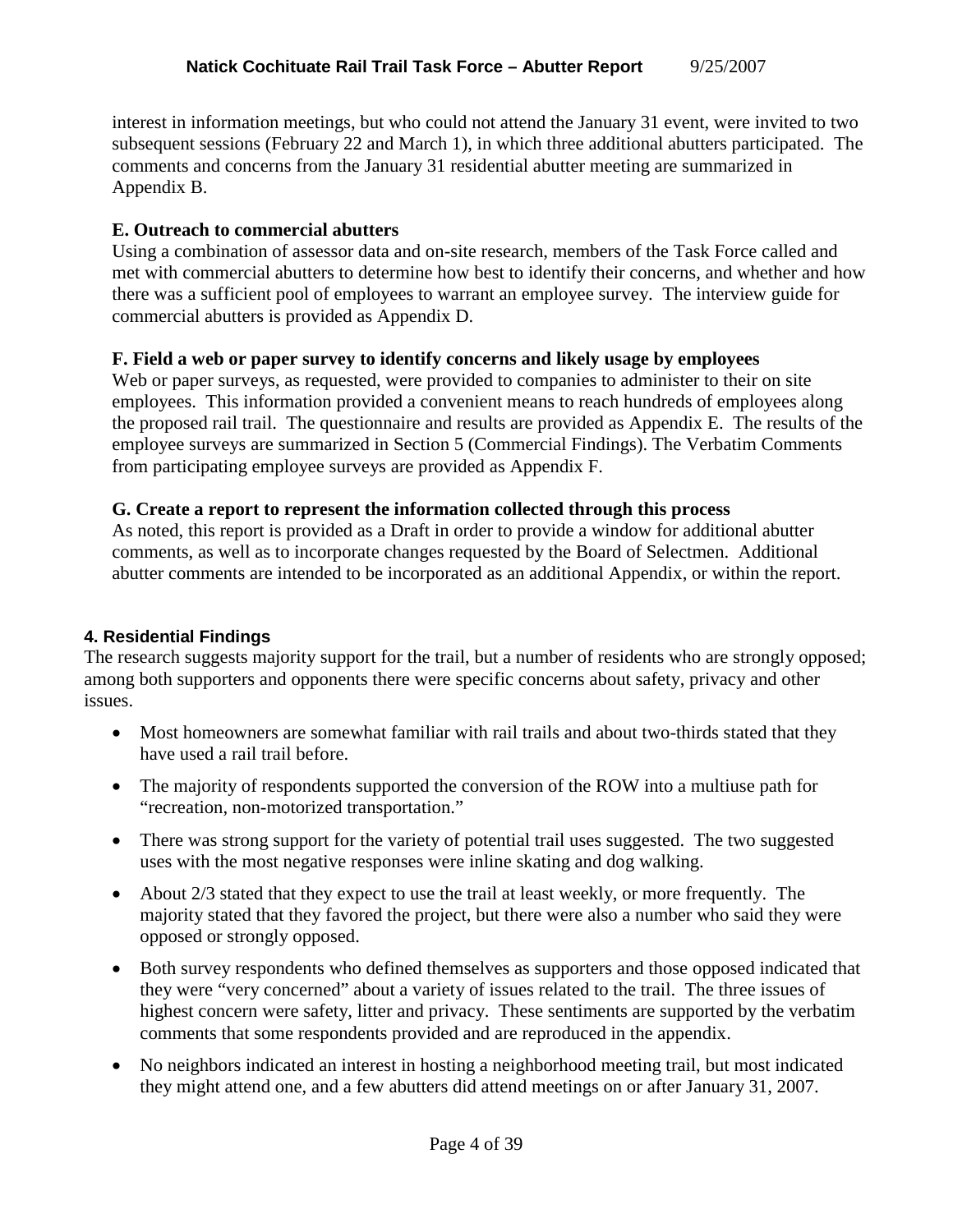Survey results are provided in the following table. Verbatim comments are provided as Appendix C.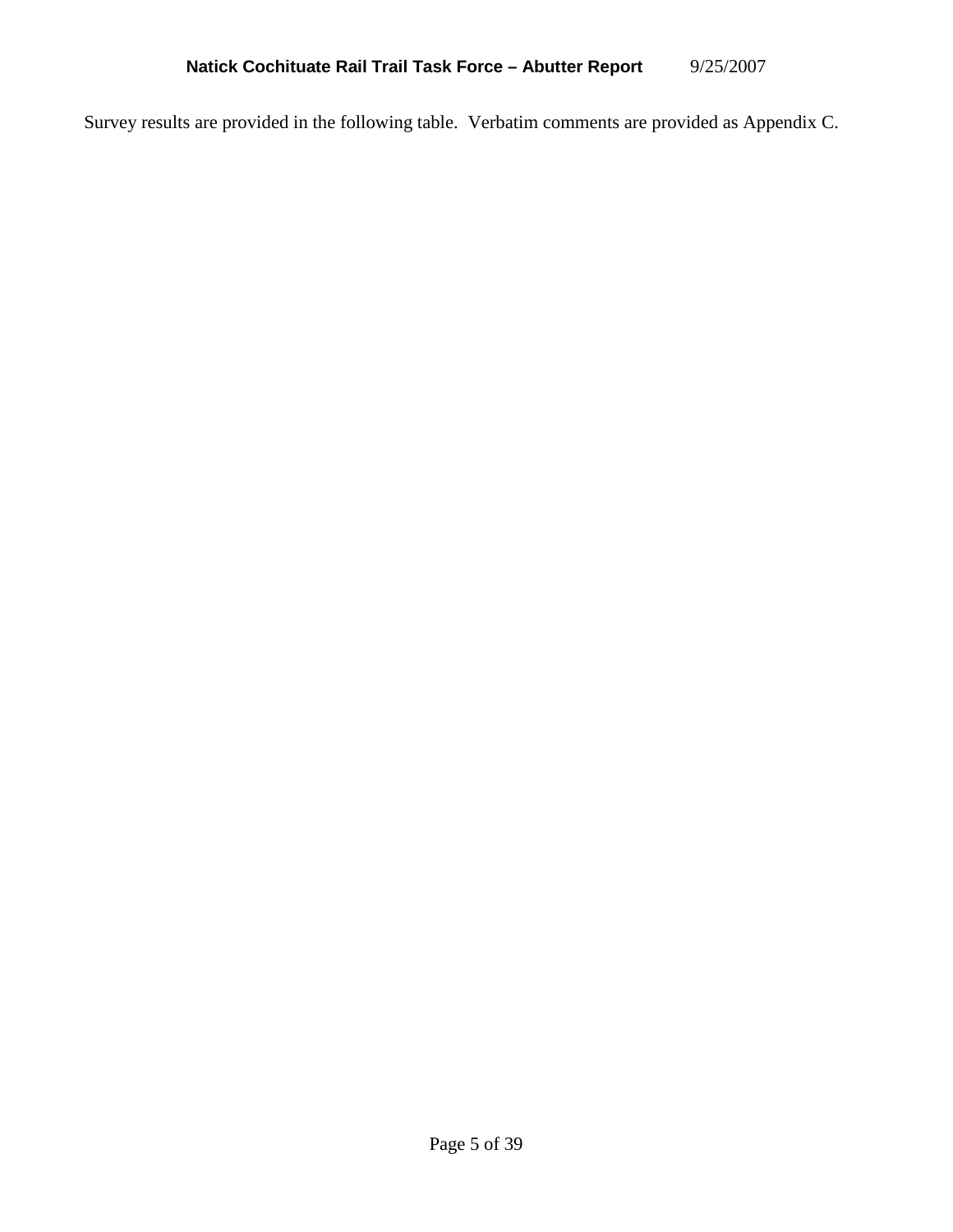| Printed<br>total surveys returned | 6/12/2007                                                                                                                                                | Town of Natick - CSX Right-of-Way Neighbor Survey<br>Updated<br>32                                                                                                            | 2/18/2007                                                          |                                                                                                                                      |                                                                     |                                                                              |                                                |    |
|-----------------------------------|----------------------------------------------------------------------------------------------------------------------------------------------------------|-------------------------------------------------------------------------------------------------------------------------------------------------------------------------------|--------------------------------------------------------------------|--------------------------------------------------------------------------------------------------------------------------------------|---------------------------------------------------------------------|------------------------------------------------------------------------------|------------------------------------------------|----|
|                                   |                                                                                                                                                          | 1. Does your property directly abut the CSX Right-of-Way?                                                                                                                     |                                                                    |                                                                                                                                      |                                                                     |                                                                              |                                                |    |
|                                   | Yes                                                                                                                                                      | 25                                                                                                                                                                            | No<br>4                                                            | Not Sure                                                                                                                             | 3                                                                   |                                                                              |                                                |    |
|                                   | 2. How familiar are you with rail trails?                                                                                                                |                                                                                                                                                                               |                                                                    |                                                                                                                                      |                                                                     |                                                                              |                                                |    |
|                                   | Not at all                                                                                                                                               | 1                                                                                                                                                                             | 23<br>somewhat                                                     | very familiar                                                                                                                        | 8                                                                   |                                                                              |                                                |    |
|                                   | 3. Have you ever used a rail trail?                                                                                                                      |                                                                                                                                                                               |                                                                    |                                                                                                                                      |                                                                     |                                                                              |                                                |    |
|                                   | Yes                                                                                                                                                      | 21                                                                                                                                                                            | No<br>11                                                           | Not Sure                                                                                                                             |                                                                     |                                                                              |                                                |    |
|                                   |                                                                                                                                                          | 4. What would you like to see happen on the CSX Right-of-Way?                                                                                                                 |                                                                    |                                                                                                                                      |                                                                     |                                                                              |                                                |    |
|                                   |                                                                                                                                                          | 25<br>1<br>5<br>Nothing<br>0<br>2<br>Other                                                                                                                                    | Path limited to walking<br>Residential or commercial use           | Multiuse path for recreation, non-motorized transportation<br>(same as bike trail in Lexington)                                      |                                                                     |                                                                              |                                                |    |
|                                   |                                                                                                                                                          | 5. If a rail trail is built, how would you like to see it used?                                                                                                               |                                                                    |                                                                                                                                      | Yes                                                                 | No                                                                           | Don't Care                                     |    |
|                                   | Running/Jogging<br><b>Fitness Walking</b><br>Cycling<br>Inline skating<br><b>Strollers</b><br>Wheelchairs<br>Parkland<br>Nature observation<br>Other use | Winter use (cross-country ski, snowshoe)<br>Non-motorized transportation (mall, park, center)<br>Dog Walking (if leash law enforced, then yes)<br>(Don't want one!; anything) |                                                                    |                                                                                                                                      | 26<br>26<br>25<br>16<br>24<br>20<br>21<br>15<br>17<br>21<br>13<br>2 | 4<br>4<br>3<br>11<br>4<br>6<br>5<br>5<br>9<br>4<br>13<br>1                   | 2<br>2<br>3<br>4<br>5<br>7<br>3<br>4<br>1<br>1 |    |
|                                   |                                                                                                                                                          |                                                                                                                                                                               |                                                                    | 6. If a rail trail is built, how often would you or people in your household be likely to use it?                                    |                                                                     |                                                                              |                                                |    |
| Never                             | $\overline{2}$                                                                                                                                           | seldom                                                                                                                                                                        | 3<br>monthly                                                       | 3                                                                                                                                    | weekly                                                              | 10                                                                           | daily                                          | 13 |
|                                   |                                                                                                                                                          | 7. Overall, do you currently favor or oppose a rail trail?                                                                                                                    |                                                                    |                                                                                                                                      |                                                                     |                                                                              |                                                |    |
|                                   |                                                                                                                                                          |                                                                                                                                                                               |                                                                    |                                                                                                                                      |                                                                     |                                                                              |                                                |    |
| strongly<br>favor                 | 17                                                                                                                                                       | somewhat<br>favor                                                                                                                                                             | $\overline{7}$<br>not sure                                         | $\overline{\mathbf{c}}$                                                                                                              | somewhat<br>oppose                                                  | 1                                                                            | strongly<br>oppose                             | 5  |
|                                   |                                                                                                                                                          |                                                                                                                                                                               |                                                                    | 8. How concerned are you or people in your household about these issues related to a rail trail?                                     |                                                                     |                                                                              |                                                |    |
|                                   | Safety<br>Litter<br>Property values<br>Cost<br>Access/Parking<br>Lighting<br>Environmental<br>Privacy<br>Maintenance<br>Other                            | constant police patrols<br>high traffic, noise of people<br>hangout for teens?<br>access to lake that is already very polluted.                                               | Not<br>Concerned<br>3<br>3<br>8<br>5<br>9<br>6<br>7<br>3<br>5<br>1 | Somewhat<br>Concerned<br>11<br>11<br>9<br>17<br>10<br>13<br>14<br>11<br>14<br>2<br>enf6rcement of non-motorized transportation only. |                                                                     | Very<br>Concerned<br>18<br>18<br>15<br>10<br>13<br>13<br>11<br>18<br>13<br>5 |                                                |    |
|                                   |                                                                                                                                                          |                                                                                                                                                                               |                                                                    | 9. Are you available to attend a public meeting on Wed Jan 31 at 7pm at Morse Library?                                               |                                                                     |                                                                              |                                                |    |
|                                   | ves                                                                                                                                                      | 13                                                                                                                                                                            | 6<br>no                                                            | not sure                                                                                                                             | 11                                                                  |                                                                              |                                                |    |
|                                   |                                                                                                                                                          |                                                                                                                                                                               |                                                                    | 10 Would you host or attend a neighborhood meeting so we can hear from you and your neighbors?                                       |                                                                     |                                                                              |                                                |    |
|                                   | yes, I can host                                                                                                                                          | attend                                                                                                                                                                        | yes, I can<br>24                                                   | no                                                                                                                                   | 8                                                                   |                                                                              |                                                |    |
|                                   |                                                                                                                                                          | 12. How many people live in your household?                                                                                                                                   |                                                                    |                                                                                                                                      |                                                                     |                                                                              |                                                |    |
| $\mathbf{1}$                      | 5                                                                                                                                                        | $\overline{2}$                                                                                                                                                                | 7                                                                  | 3<br>10                                                                                                                              | 4                                                                   | 7                                                                            | 5 or more                                      | 3  |
| 0                                 | 15                                                                                                                                                       | 13. How many children under 18 live in your household?<br>1                                                                                                                   |                                                                    | $\mathbf{2}$                                                                                                                         | 3                                                                   |                                                                              | 4 or more                                      |    |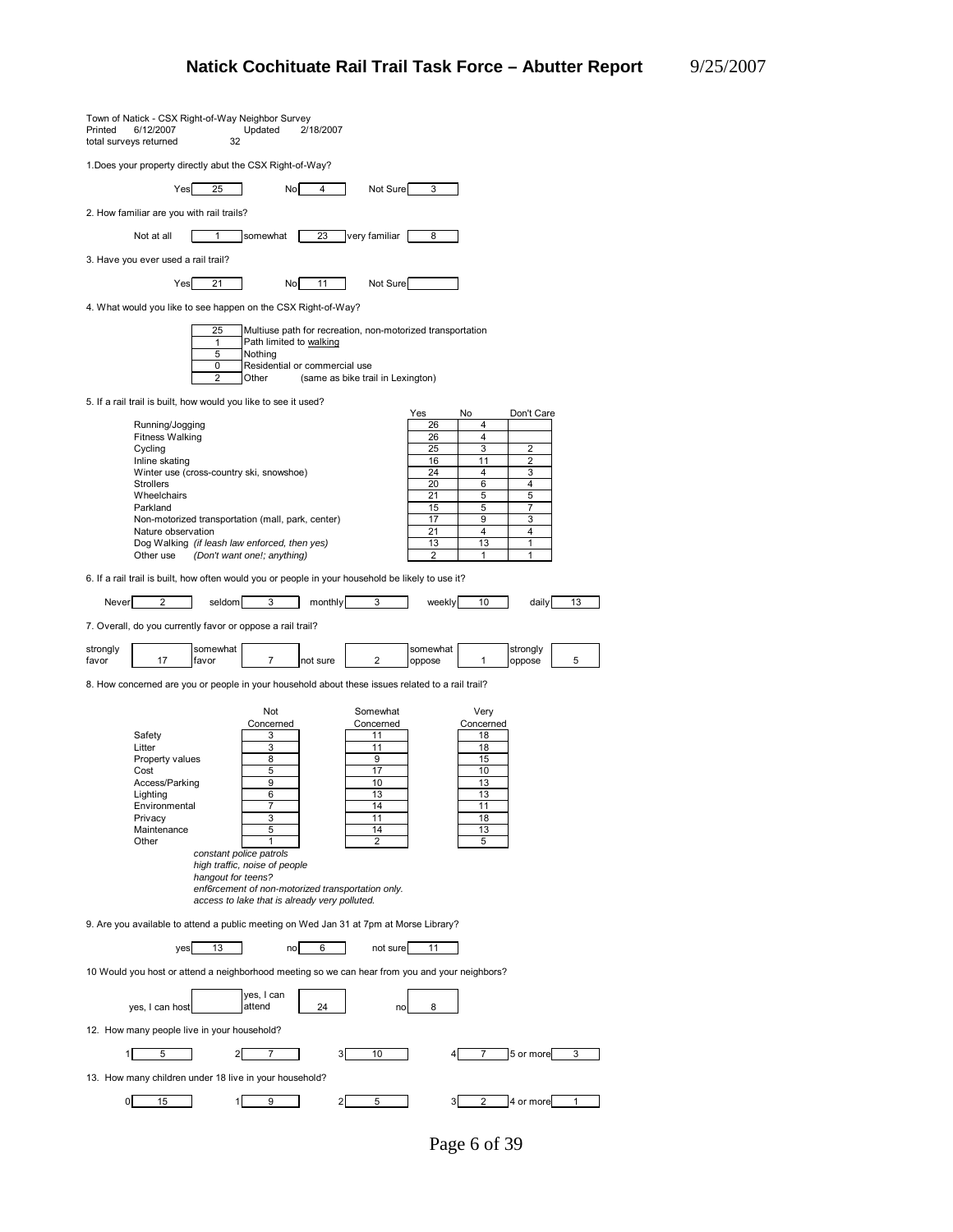## **5. Commercial Findings**

About half of the businesses that abut the ROW have participated in the development of this report. Response is generally favorable, with some specific concerns and feedback. Two major employers, the Natick Soldier Systems Center and Boston Scientific, have facilitated employee participation in a webbased survey. The employee surveys have provided information on the percentage of employees who may use the trail for commuting and/or recreation; the number of employees who would consider volunteering to help with trail maintenance, and the various areas of concern. Many employees also provided specific comments, which are reprinted verbatim as Appendix F. Finally, many employees also provided contact information in order to be kept informed about this project.

#### **Business Owner Comments and Concerns**

- Commercial property owner disappointed that Town spent money on Mechanic Street property when other property under their ownership, and along ROW, could have been rented to Town. Expressed concern with the environmental condition of the lots adjacent to the ROW. Expressed concern that the trail would further stress the parking at this business area where already many unauthorized nearby residents park. Expressed concern with existing stockpile of railroad ties near property. Believes tenant businesses are in fear of the project because they believe there will be safety concerns.
- Day Care center needs the trail for clients; will provide safe mode of travel to town common for accompanied children; trail should be open year round; trail must be clean and safe; parking is already an issue at the facility and should not be made worse; owner will consider future financial support
- Small Home Improvement company has heard a lot about it and favors the trail, will support it; is concerned about parking and unauthorized use of their dumpster
- Commercial and residential development owner is supportive, but is concerned about lack of parking and potential safety issues; wants lighting where and when needed; wants to ensure there is adequate security
- Commercial development owner has heard good things about rail trails and wants to support it as it is built; will promote it as an amenity to future tenants
- Commercial development owner supports it in concept, but is already burdened by trespassers coming from or through the State Park who litter and/or vandalize.

## **Employee Survey Response**

Of the approximately 1300 employees at the Natick Labs (Soldier Systems Center), 599 (about 46%) participated in a web-based survey over a 2 week period in May, 2007. Of the approximately 1000 employees at Boston Scientific, 205 (about 20%) had participated as of June 12, 2007. The greater the percentage response, the more representative the survey results are of the total employee base; however, this report does not seek to portray the results of either survey as representative of all employees at either location.

The results were analyzed on the basis of both total employee respondents at both organizations, and employees who live in Natick.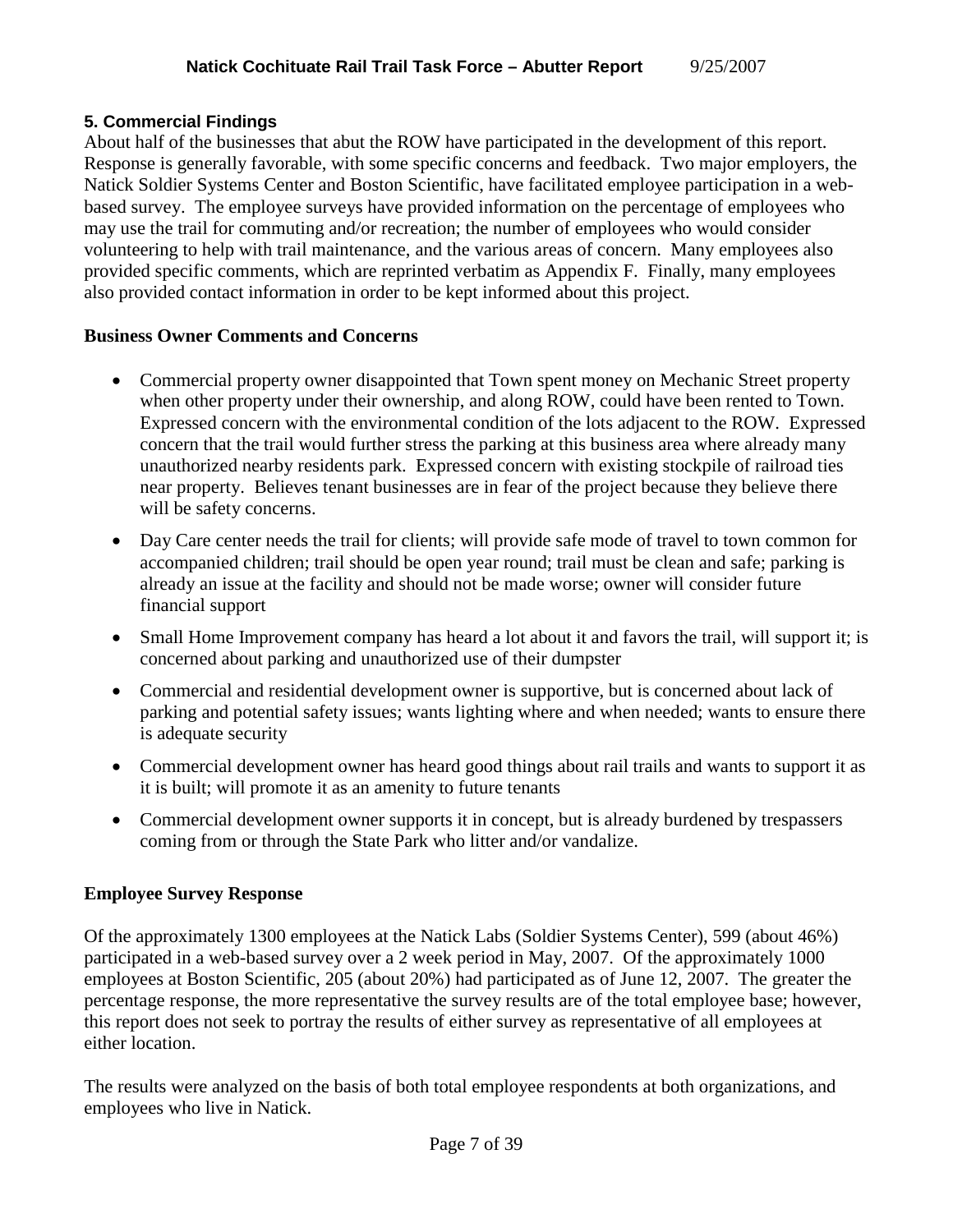The survey suggests a broad level of interest in, and potential usage of the facility. Natick residents who work at the two organizations were more favorably disposed towards a rail trail, more likely to use it for commuting and recreation, and were more likely to indicate that they would volunteer to maintain a trail.

## **Familiarity**

- Among all respondents, 24% of Natick Labs respondents and 37% of BSCI respondents were Very Familiar with rail trails; 41% from both organizations were Somewhat Familiar
- Among Natick resident employees, 30% of Natick Labs respondents and 44% of BSCI respondents were Very Familiar with rail trails; 47% of Natick Labs respondents and 41% of BSCI respondents were Somewhat Familiar

#### **Past usage**

- Among all respondents, 48% of Natick Labs respondents and 67% of BSCI respondents have used a rail trail
- Among Natick resident employees, 51% of Natick Labs respondents and 64% of BSCI respondents have used a rail trail

#### **Use of Right-of-Way**

- Among all respondents, 84% of Natick Labs respondents and 91% of BSCI respondents would like to see a "multiuse path for recreation, non-motorized transportation, etc."
- Among Natick resident employees, 88% of Natick Labs respondents and 90% of BSCI respondents would like to see a "multiuse path for recreation, non-motorized transportation, etc."

#### **Concerns**

• Safety, litter, environmental, maintenance, access and lighting were the areas where respondents were most likely to indicate they were "very concerned"

#### **Commuter usage**

- Among all respondents, 16% of Natick Labs and 18% of Boston Scientific respondents indicated they would use a rail trail for frequent commuting; 24% of Natick Labs and 27% of Boston Scientific respondents indicated they would use a rail trail for occasional commuting
- Among Natick resident employees, 24% of Natick Labs and 41% of Boston Scientific respondents indicated they would use a rail trail for frequent commuting; 36% of Natick Labs and 41% of Boston Scientific respondents indicated they would use a rail trail for occasional commuting

#### **Recreational usage**

- Among all respondents, 39% of Natick Labs and 53% of Boston Scientific respondents indicated they would use a rail trail for frequent recreation or exercise; 46% of Natick Labs and 42% of BSCI respondents indicated they would use a rail trail for occasional recreation or exercise
- Among Natick resident employees, 55% of Natick Labs and 64% of Boston Scientific respondents indicated they would use a rail trail for frequent recreation or exercise; 38% of Natick Labs and 33% of Boston Scientific respondents indicated they would use a rail trail for occasional recreation or exercise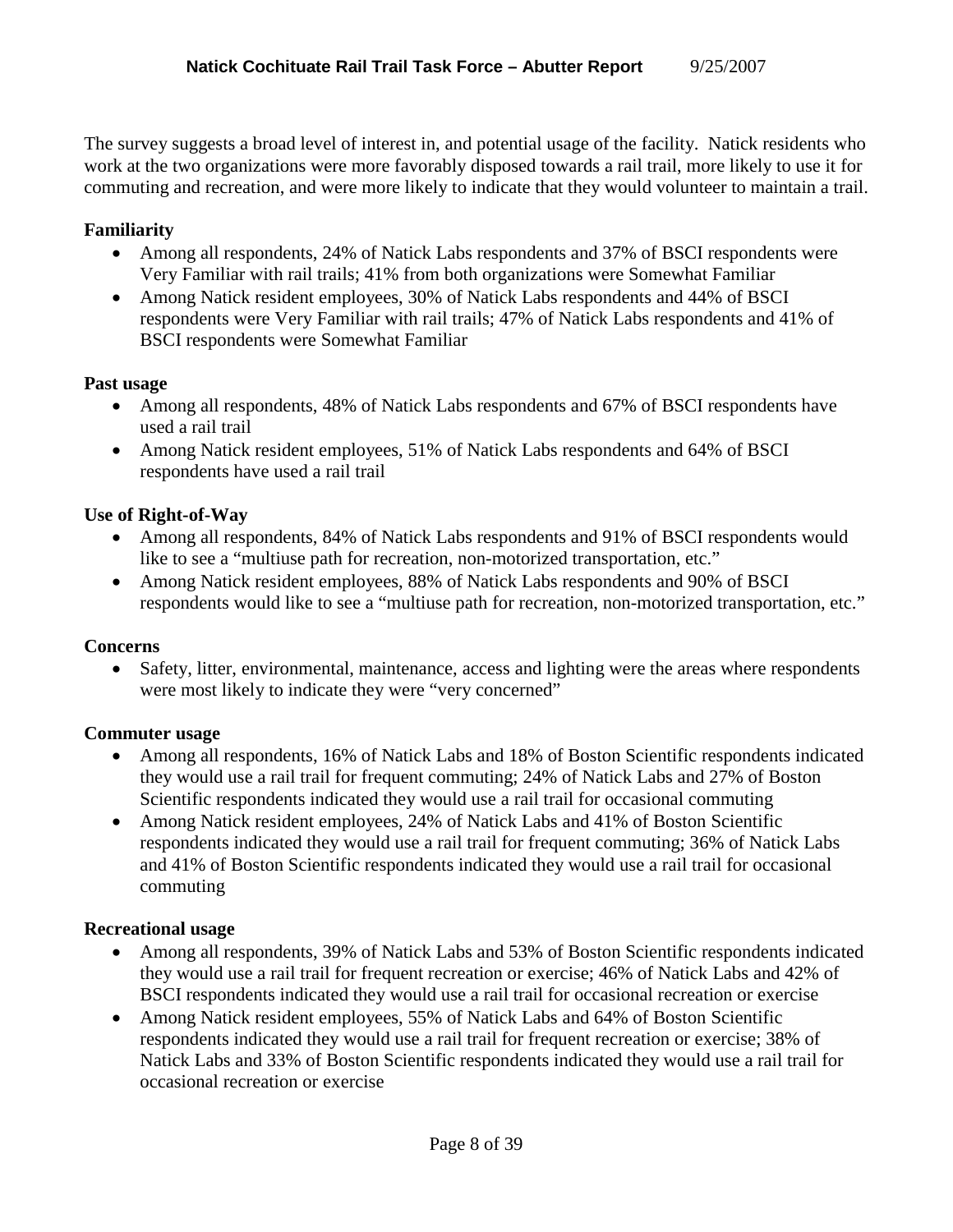## **Types of Usage**

All employees:

- 55% of Natick Labs and 68% of Boston Scientific respondents indicated they would bicycle;
- 72% of Natick Labs and 74% of Boston Scientific respondents indicated they would walk;
- 40% of Natick Labs and 49% of Boston Scientific respondents indicated they would run or jog

Natick resident employees:

- 69% of Natick Labs and 97% of Boston Scientific respondents indicated they would bicycle;
- 76% of Natick Labs and 81% of Boston Scientific respondents indicated they would walk;
- 52% of Natick Labs and 70% of Boston Scientific respondents indicated they would run or jog

## **Interest in volunteering**

- Among all respondents, 30% of Natick Labs and 28% of Boston Scientific respondents indicated they would consider volunteering to help maintain the trail
- Among Natick resident employees, 42% of Natick Labs and 33% of Boston Scientific respondents indicated they would consider volunteering to help maintain the trail

## **6. Recommendations**

The Task Force recommends that:

- a. Abutter issues and responses raised through the development of this report be addressed throughout the project's continued evaluation and decision making process
- b. That abutter concerns and questions be addressed through communication and outreach
- c. Abutters are invited to participate in the design process
- d. Abutters be invited to respond to this report and other documents related to the ROW
- e. Physical barriers to the ROW be installed as appropriate once rails and ties are removed, to reduce illegal dumping and the use of motorized off-road vehicles

## **7. Next Steps**

The information contained within this report may be used in the following ways:

- Integrate the abutters' concerns into a conceptual design process to ensure that lighting, privacy, security, trail surface and other issues are addressed, and alternatives presented for discussion and decision;
- In summary form as an element of community outreach, to report the concerns and issues that have been raised;
- To assist in the development of a security plan, alone or in concert with a design process, along with input from the Town's Public Safety departments and in coordination with State agencies (e.g. Department of Conservation and Recreation);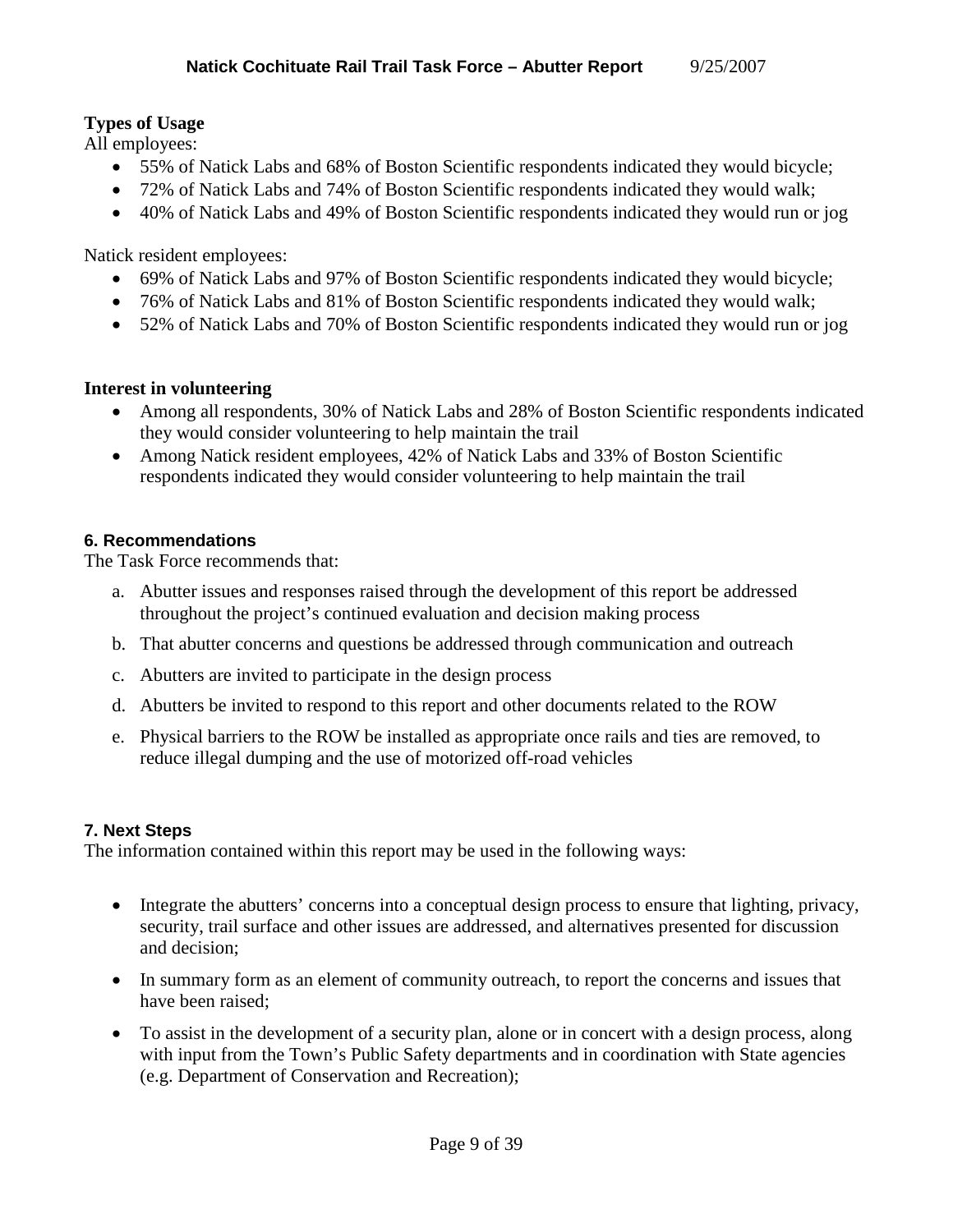- As input into development of a Maintenance Plan to ensure that stewardship is adequately addressed;
- As an element of applications for grants and other outside funding, to demonstrate the likely volume of usage for commuting and recreation.

## **8. Appendix**

- A. Residential abutter cover letter and questionnaire
- B. Summary of residential comments and concerns
- C. Verbatim comments from residential survey
- D. Sample commercial interview guide
- E. Employee web questionnaire and results
- F. Verbatim comments from employee survey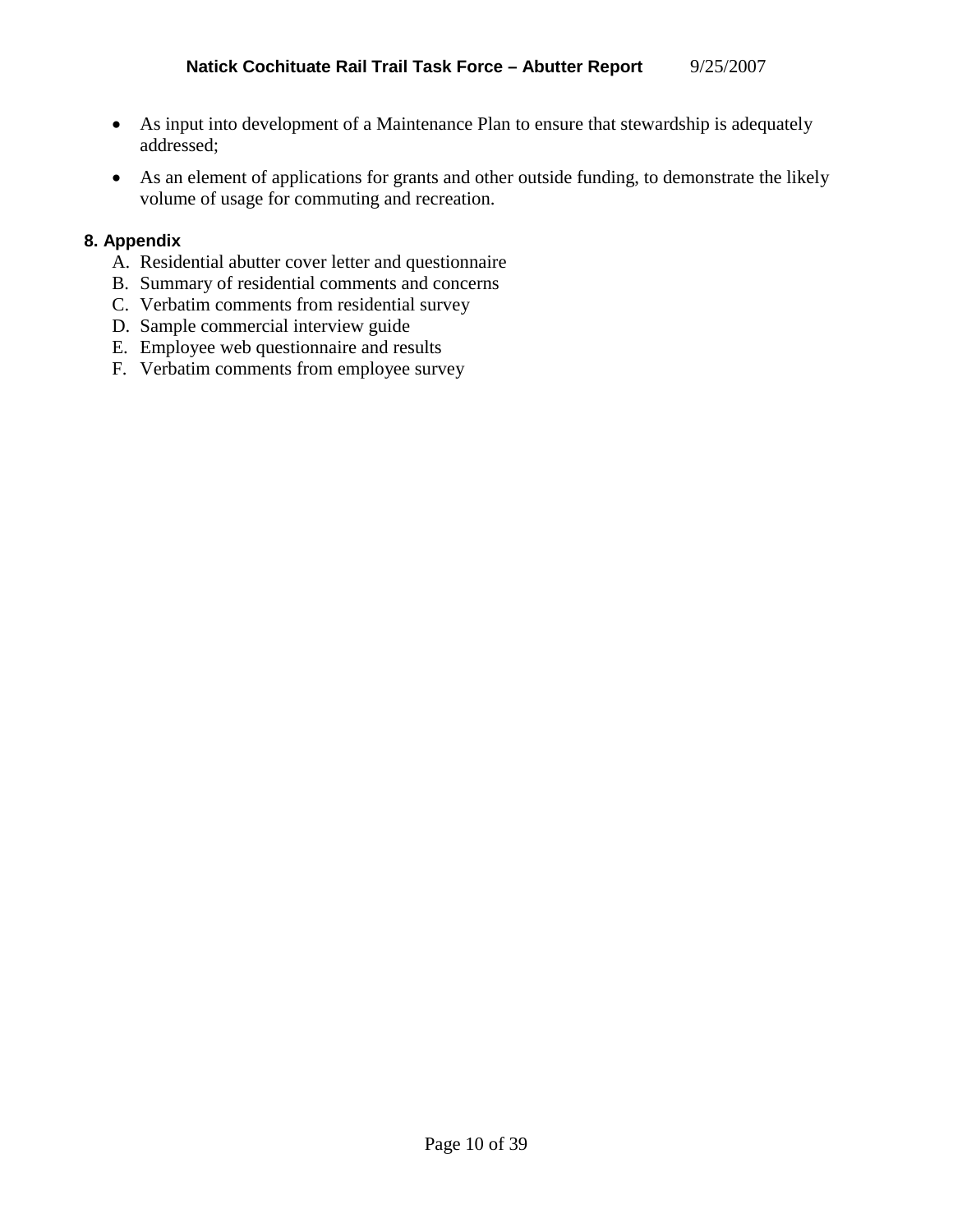#### **Appendix A: residential abutter questionnaire**

[printed on town letterhead]

January 16, 2007

Dear Neighbor,

As you may have heard or read, the Town of Natick is considering the acquisition of the recently abandoned CSX Saxonville Branch Railroad Right-of-Way for conversion to a recreational path, or "Rail Trail." The 2½ mile Natick section runs from Natick Center, past the Natick Labs, across Route 9, alongside Lake Cochituate and the State Park, and crosses Route 30 at the Framingham line. We are reaching out to residents and businesses that are next to or near the railroad tracks to get their input before the Town makes a decision on this project.

In September 2006, the Board of Selectmen established a volunteer Task Force to study this issue and make recommendations to the Town. Outreach to neighbors is an essential job of the Task Force. We would be grateful for your participation in the enclosed survey, and for your participation at one or more community meetings. The first meeting is scheduled for 7:00 PM on Wednesday, January 31 at the Morse Institute Library. If you would like to be notified about additional neighborhood meetings, please provide your contact information on the questionnaire.

To learn more about the work of the Task Force, and to get answers to frequently asked questions about rail trails, please visit the Task Force web page at http://natickma.gov/crt. Their November 2006 Preliminary Report is included, which includes a map of the Right-of-Way.

Also, for your information, Natick Town Meeting voted on December  $19<sup>th</sup>$  to approve the expenditure of funds that were provided specifically for this project by the owners of the Natick Mall. This will enable the Town to identify potential environmental, legal and other issues with the CSX Right-of-Way so that the Town can better negotiate with the owner.

It is very important that we know your ideas and concerns as the Town considers its options for the right-of-way. Please complete and return the enclosed questionnaire, and please consider attending the January 31<sup>st</sup> meeting as well. If you have any questions, please contact the Selectmen at (508) 647-6410, write to us at 13 East Central Street in Natick, or email crt@natickma.org. We thank you for your assistance and participation.

Sincerely,

Charles M. Hughes Phil Lemnios Chairman, Board of Selectmen Town Administrator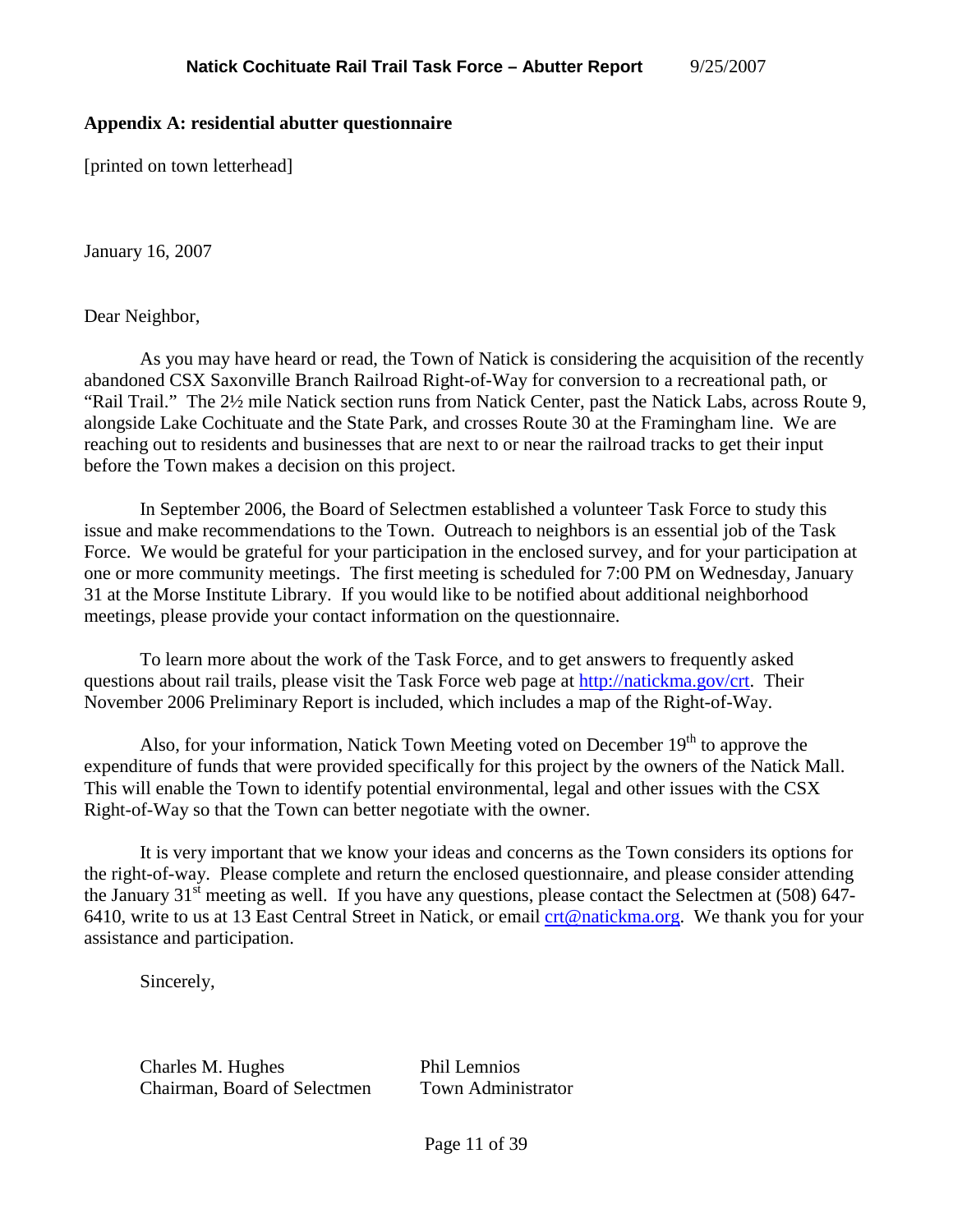#### **[questionnaire]**

**Thank you** for participating in this survey of Natick residents who live near the CSX Saxonville Branch Right-of-Way. We hope to get your input as the Town determines the future of this property. This survey is being sent to households in close proximity to the CSX Right-of-Way. The information we get back will help the Town identify and address the issues that are important to you. **Participation is voluntary.**

Please return your completed questionnaire in the enclosed envelope, or mail it to CRT Survey, c/o Board of Selectmen, 13 East Central Street Natick MA 01760, by **January 27, 2007**. Thank you again!

| 1. Does your property directly abut the CSX Right-of-Way? (please check one) |  |
|------------------------------------------------------------------------------|--|
|                                                                              |  |

 $\Box$  yes  $\Box$  no  $\Box$  not sure

**2. How familiar are you with rail trails?** *(please check one)* □ not at all □ somewhat □ very familiar

**3. Have you ever used a rail trail?** *(please check one)*

 $\Box$  yes  $\Box$  no  $\Box$  not sure

#### **4. What would you like to see happen on the CSX Right-of-Way?** *(please check one)*

- $\Box$  Multiuse path for recreation, non-motorized transportation, etc.
- □ Path limited to \_\_\_\_\_\_\_\_\_\_\_\_\_\_\_\_\_\_\_ use

□ Nothing

□ Residential or commercial use

 $\Box$  other, please specify

**5. If a rail trail is built, how would you like to see it used?** *(please check only one box for each use)*

| <b>Use</b>                                                                        | Yes | N <sub>0</sub> | Don't Care |
|-----------------------------------------------------------------------------------|-----|----------------|------------|
| Running/Jogging                                                                   | □   | □              | п          |
| Fitness walking                                                                   | □   | □              | □          |
| Cycling                                                                           | п   | □              | п          |
| Inline skating                                                                    | п   | □              | п          |
| Winter use (cross-country ski, snowshoe)                                          | п   | □              | □          |
| <b>Strollers</b>                                                                  | П   | П              | п          |
| Wheelchairs                                                                       | п   | п              | п          |
| Parkland                                                                          | П   | П              | П          |
| Non-motorized transportation (to Natick<br>Center, State Park, Natick Mall, etc.) | □   | П              | п          |
| Nature observation                                                                | п   | □              | п          |
| Dog walking                                                                       | П   | п              | п          |
| Other use:                                                                        |     | П              | п          |

## **6. If a rail trail is built, how often would you or people in your household be likely to use it?**

*(please check one)*

 $\Box$  never  $\Box$  seldom  $\Box$  monthly  $\Box$  weekly  $\Box$  daily

#### **7. Overall, do you currently favor or oppose a rail trail?** *(please check one)*

□ strongly favor □ somewhat favor □ not sure □ somewhat oppose □ strongly oppose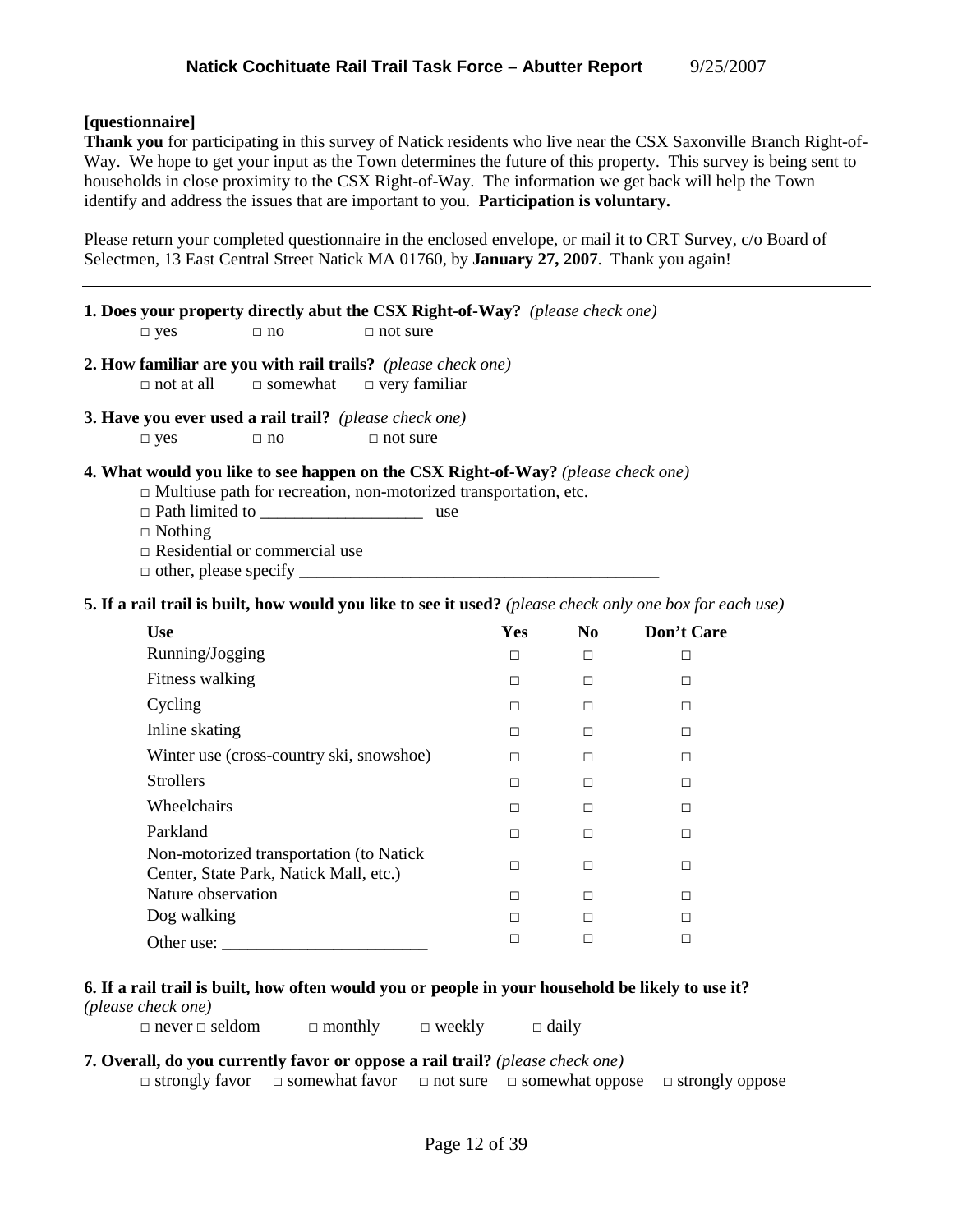|                                                                |                        |                      | <b>Not</b>                                  | <b>Somewhat</b>                                                                                    | <b>Very</b>                                                                                        |  |
|----------------------------------------------------------------|------------------------|----------------------|---------------------------------------------|----------------------------------------------------------------------------------------------------|----------------------------------------------------------------------------------------------------|--|
|                                                                | <b>Issue</b>           |                      | concerned                                   | concerned                                                                                          | concerned                                                                                          |  |
|                                                                | Safety                 |                      | $\Box$                                      | $\Box$                                                                                             | $\Box$                                                                                             |  |
|                                                                | Litter                 |                      | $\Box$                                      | $\Box$                                                                                             | $\Box$                                                                                             |  |
|                                                                | Property values        |                      | $\Box$                                      | $\Box$                                                                                             | $\Box$                                                                                             |  |
| Cost                                                           |                        |                      | $\Box$                                      | $\Box$                                                                                             | $\Box$                                                                                             |  |
|                                                                | Access/parking         |                      | $\Box$                                      | $\Box$                                                                                             | $\Box$                                                                                             |  |
|                                                                | Lighting               |                      | $\Box$                                      | $\Box$                                                                                             | $\Box$                                                                                             |  |
|                                                                | Environmental          |                      | $\Box$                                      | $\Box$                                                                                             | $\Box$                                                                                             |  |
|                                                                | Privacy                |                      | $\Box$                                      | $\Box$                                                                                             | $\Box$                                                                                             |  |
|                                                                | Maintenance            |                      | $\Box$                                      | $\Box$                                                                                             | $\Box$                                                                                             |  |
|                                                                | Other:                 |                      | $\Box$                                      | $\Box$                                                                                             | $\Box$                                                                                             |  |
| $\square$ yes                                                  | $\Box$ yes, I can host | $\Box$ no            | $\Box$ not sure<br>$\Box$ yes, I can attend | (please check all that apply; if you can host or attend, please complete question 11)<br>$\Box$ no | 10. Would you host or attend a neighborhood meeting so we can hear from you and your neighbors?    |  |
|                                                                |                        |                      |                                             |                                                                                                    | 11. Optional: please provide your name, address, phone or email if you want to receive updates.    |  |
|                                                                |                        |                      |                                             |                                                                                                    |                                                                                                    |  |
|                                                                |                        |                      | Phone: Email:                               |                                                                                                    |                                                                                                    |  |
| 12. How many people live in your household? (please check one) |                        |                      |                                             |                                                                                                    |                                                                                                    |  |
| $\Box$ 1                                                       | $\Box$ 2               | $\Box$ 3<br>$\Box$ 4 | $\Box$ 5 or more                            |                                                                                                    |                                                                                                    |  |
| $\Box$ 0                                                       | $\Box$ 1               | $\Box$ 2<br>$\Box$ 3 | $\Box$ 4 or more                            | 13. How many children under age 18 live in your household? (please check one)                      |                                                                                                    |  |
|                                                                |                        |                      |                                             |                                                                                                    | 14. Optional: any other comments you would like to share on this subject (or use additional sheet) |  |

**8. How concerned are you or people in your household about these issues related to a rail trail?**  (*Please check only one box for each issue)* 

**Thank you for your time! Please return questionnaire in the enclosed envelope (or mail to CRT Survey, c/o Board of Selectmen, 13 East Central Street, Natick MA 01760) by January 27, 2007.**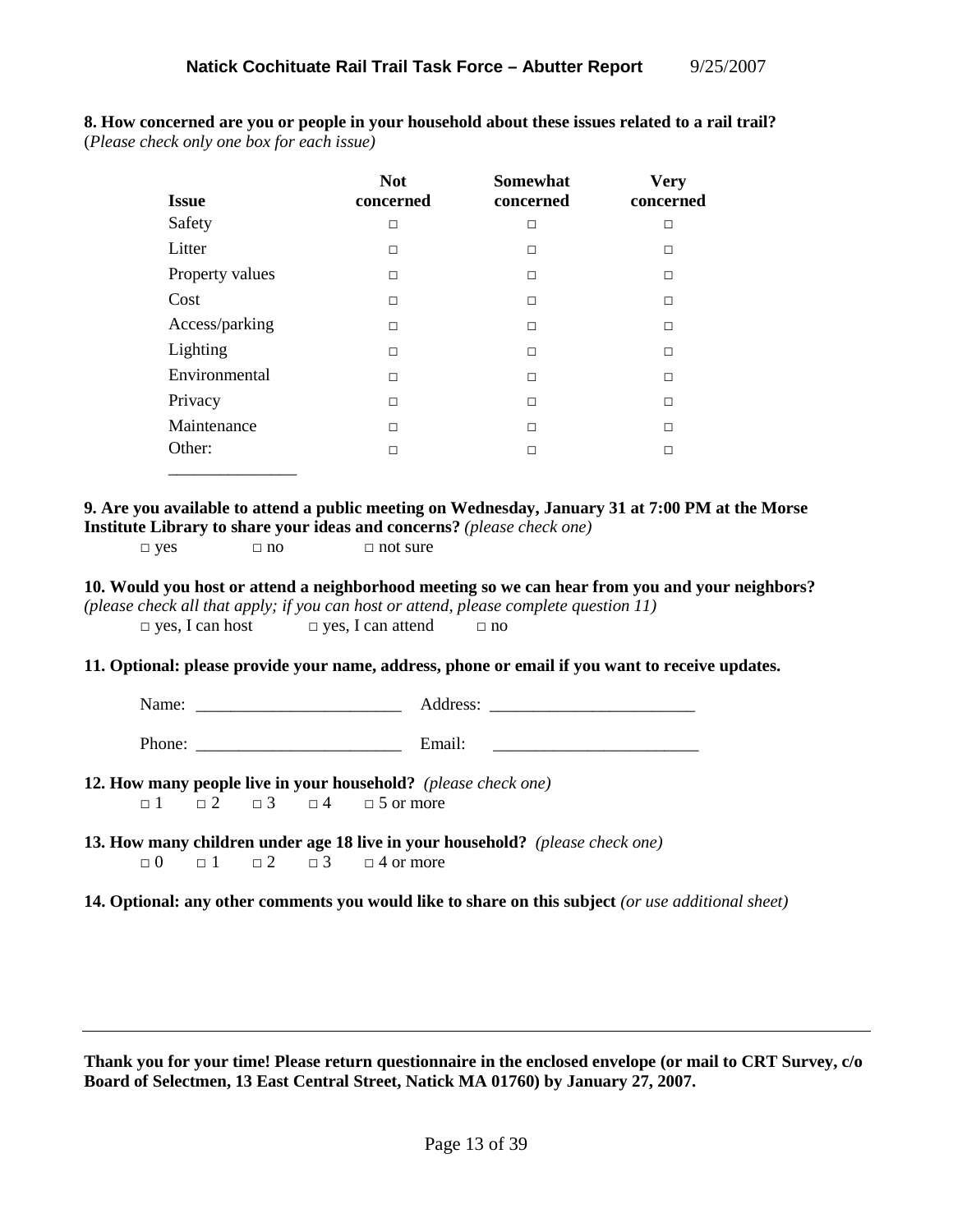## **Appendix B: Summary of residential comments and concerns (January 31, 2007 Abutter Meeting)**

#### PRIVACY

- How will access to trail be controlled (need to prevent access via private property)
- A balance should be made between allowing abutter access while providing adequate privacy

#### ENVIRONMENTAL ISSUES

- Concerns regarding lake water quality with increased access/usage
- Litter; adequate trash receptacles needed
- Will heavy usage of right-of-way and/or installation of fencing disrupt existing movement of wildlife?

#### SAFETY/SECURITY FOR NEIGHBORS

- Need to prevent parking on neighborhood roads (see design issues)
- Concerns regarding trail area being attractive for youth parties
- What will the police presence be?
- Should a hot line be considered to report problems?
- Design must look case-by-case at trail relationship to abutters are they at grade, below grade? How to provide adequate privacy and security?

#### SAFETY FOR TRAIL USERS

- Should call boxes be considered?
- What will police presence be?

#### DESIGN ISSUES

- Would the trail be lit? Pros and cons
- Need to provide adequate parking/good access in designated areas to prevent parking on, for instance, dead end roads
- The construction process needs to be respectful of neighbors (noise, duration, etc.)
- Concerns that the most southerly was not included in the abandonment; this segment is critical to complete the project objectives and to avoid trail users finding inappropriate shortcuts to get to Natick Center and T station.
- Need to prevent commuter parking at 11 Mechanic Street site
- Design issues to prevent access through private property fencing, shrubbery, etc. as well as signage should be evaluated on a case-by-case basis
- Should there be a ramp at Loker Street bridge?
- Take into consideration impact on movement of wildlife
- Restrict to non-motorized usage
- Consider restricting use; e.g. no bikes, roller blades. Choice of surface may dictate usage
- Need to ensure adequate safety at road crossings (barriers?)
- Width should be adequate for double strollers to pass
- Accommodate people with disabilities
- Required dogs to be leashed? Enforcement of "scooper" laws?
- Curfew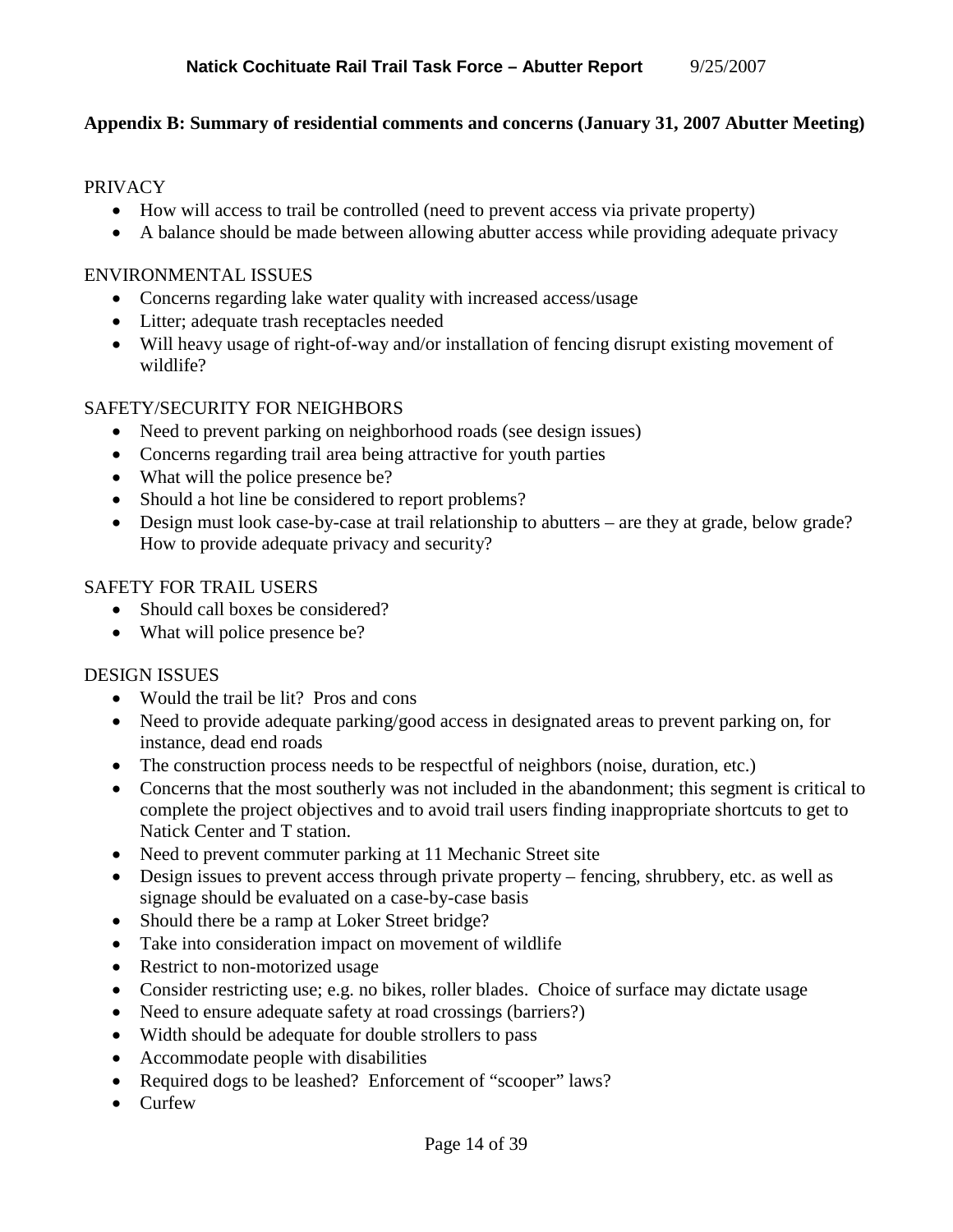#### BENEFITS PERCEIVED BY NEIGHBORS

- Positive experience in other communities
- Easy access to Natick Center and commuter rail
- Connectivity to other trails

#### MISCELLANEOUS

- Maintenance costs need to be taken into consideration
- Involve Natick Labs and other businesses in design issues, possible funding sources, etc.
- Will the cost of this project jeopardize other important community objectives, which may be essential vs. this being desirable (i.e. new high school)?
- Will trail usage result in increased traffic on Route 27?
- Problem exists with illegal dumping on right-of-way; maybe trail development and usage will stop this problem
- What is the anticipated effect on property values?
- Frequent use by public may diminish current use of right-of-way by loiterers, homeless.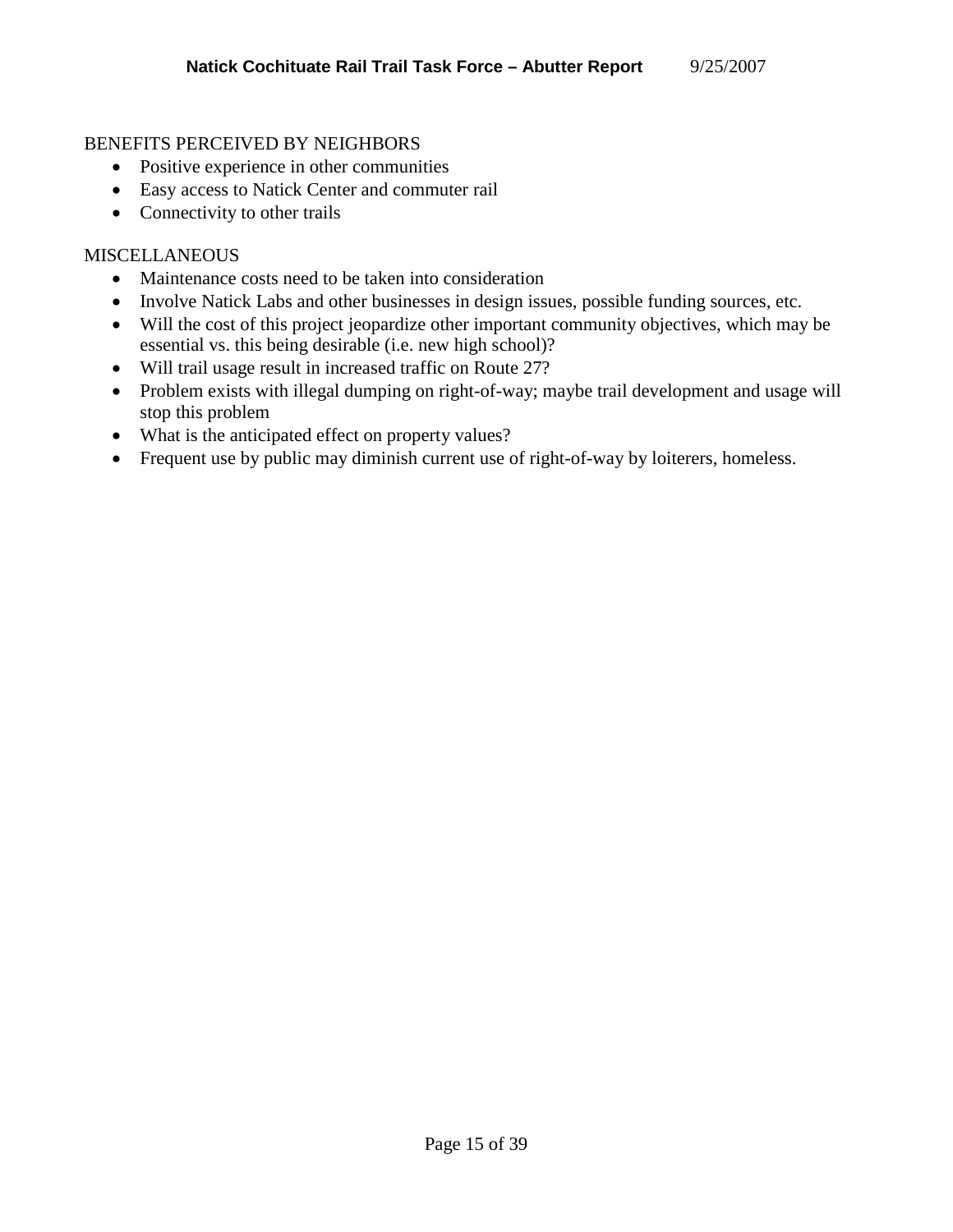### **Appendix C: Verbatim comments from residential survey**

- 1. We don't want this to be an easier access to underage drinking, parties, and drug dealing, etc.
- 2. As you can see [from survey responses] I am strongly opposed to the rail trail. The trail would be directly behind my home and I (we) are very concerned that this trail will interrupt our privacy, view of the lake and well being!
- 3. It is going to be a beautiful recreation pass along lake and parks. Can't wait until this dream comes true. Thanks to all enthusiasts!
- 4. If the spur to the Natick Mall is opened, there absolutely cannot be an on grade crossing over Speen Street.
- 5. We're concerned that the rail trail may not have access to Natick Center and T station (pg 3 of the report). This seems like a critical part of the trail.
- 6. One of our concerns is the destruction of the natural settings and disruption of wildlife. We have had the privilege of seeing deer, wild turkey and many other animals that travel to and from the lake area. There has been numerous sightings of a coyote traveling the ROW. Fencing would potentially prevent them from traveling freely.

A few more of our concerns are:

- Why does it say on page 7 section D of the report {possible multi use, light rail, mass transit, shuttle} if it is going to be non-motorized? We are extremely concerned about this turning into some type of transportation at some point in time if paved.
- The noise coming from the CRT while we are trying to sit and relax in our backyard, particularly on the weekends.
- Our own access to the ROW. If it was decided there was going to be a fence, we would want to still be able to get to the ROW from our yard.
- The dangers of being connected to the Mall allows residents to travel to it, but allows anyone at anytime to venture down it to our neighborhood. A possible connection to Cochituate State Park due to the many visitors coming in and being brought in by bus from other areas. This opens up a lot of opportunity to people who would not necessarily come to our rail trail and to be on it. This makes us worry about our children's safety since the trail has open access at the road crossings in our neighborhood.
- As I noted on the questionnaire, we are concerned about the natural settings and wildlife being disturbed in our general area. There will no doubt be many work trucks traveling in and out, then many people traveling in and out.

We are a family that enjoys outdoors, nature, bicycling, and walks. One of the reasons why we bought this home was the quiet dead end street, private yard, and quaint town, that was 13 years ago. It seems now we are being expected to sacrifice our quiet setting we chose to other towns, commuters and the 350 or so condo residents that will be living right next to (or connected to) the trail. This is much different than what I expected when I first heard of the trail many years ago.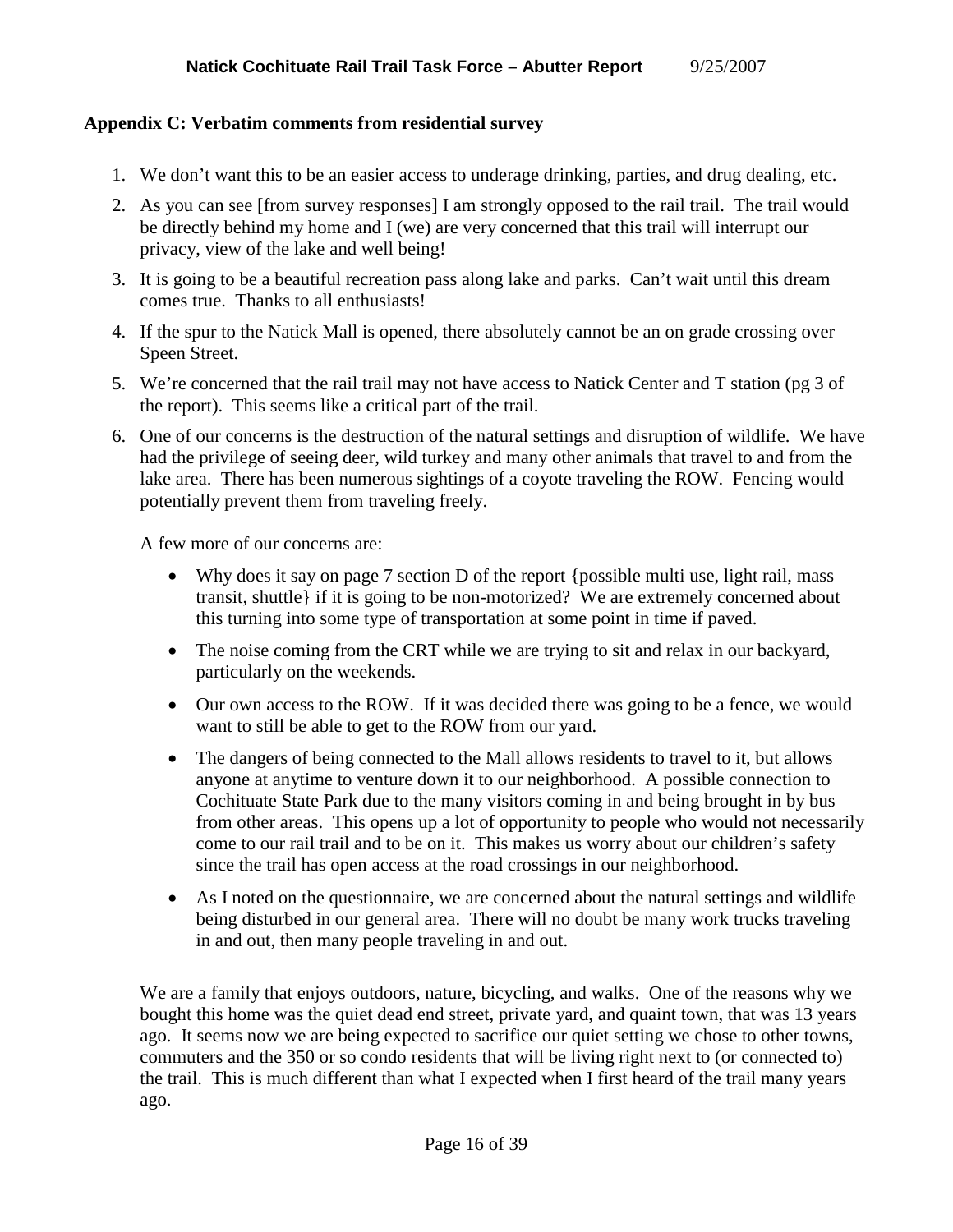In the report it notes that the primary source for maintenance, other than the municipal budget, will **likely** be fundraising efforts conducted by a Friends group. What if there is no fundraising? Will our tax money ultimately be going towards this? Bringing up the subject of the possible 1,025 or so condo units within the next 5 years and **our property** taxes not being enough revenue to provide services for more people.

- 7. Not like lighting near us.
- 8. The clean up of the railroad blight, and how it is cleaned up.
- 9. Our biggest concerns are safety both for those using the trail and for those abutting the trail and access/parking. It is critical that users access the trail only at designated public access points and not through residents' private property and that neighborhoods do not become parking lots for users' cars.
- 10. Having the rail trail essentially opens up my backyard to a host of strangers. I am a retired person who lives alone. Increasing the traffic in my very quiet neighborhood puts my safety at risk.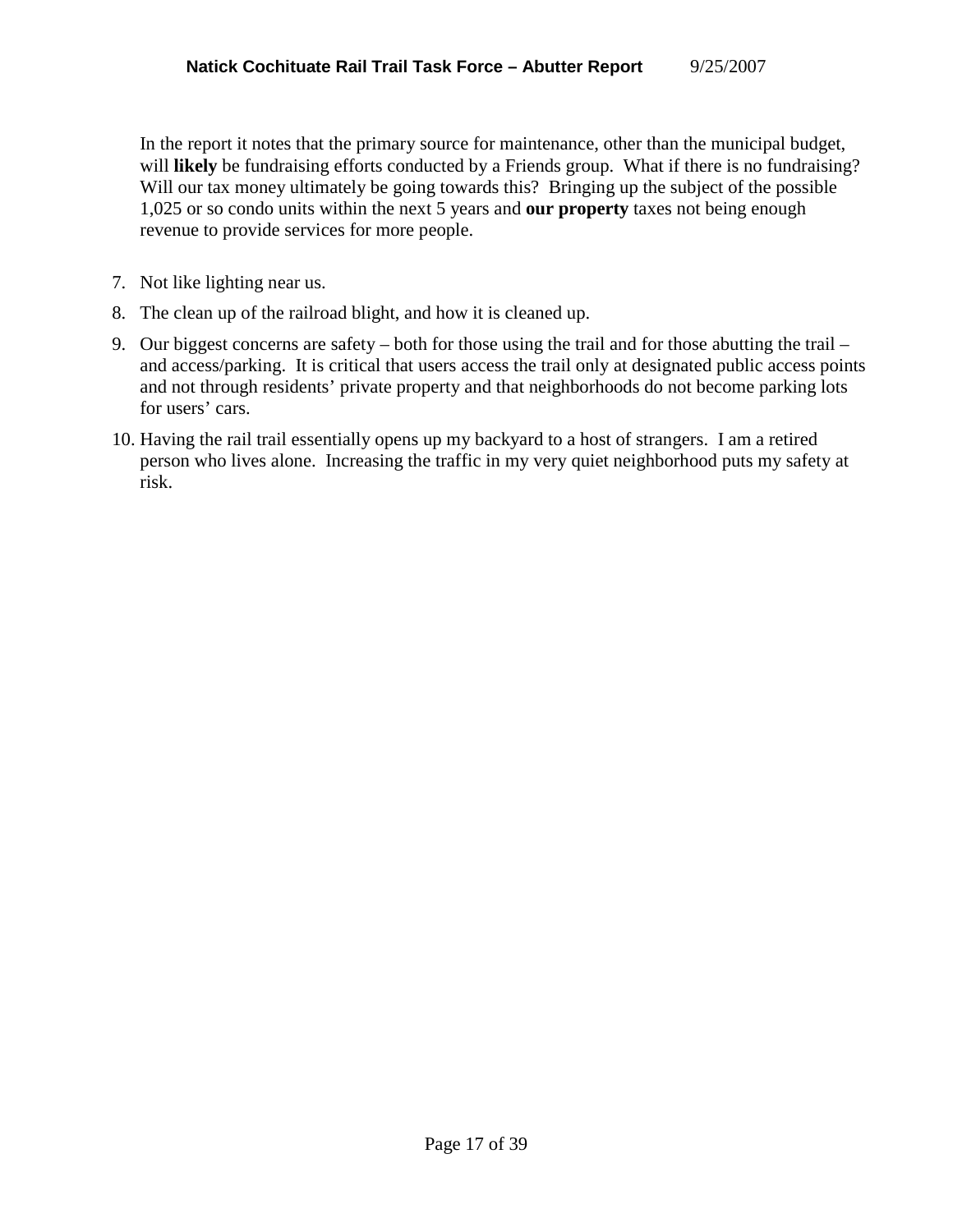### **Appendix D: commercial interview guide**

#### **CRT Task Force**

Commercial abutter outreach process 3/1/07 draft

- Identify companies
- Identify owner or key contact person
- Own or Rent
- Number of employees
- Type of business
- Determine interest in participating in meeting/presentation/interview
- Preferred format:
	- o In person
	- o Phone
	- o Web survey
- Town goals:
	- o Inform abutters
	- o Identify concerns
	- o Assess support and interest
	- o Design to address concerns
	- o Accurately convey findings to town boards
	- o Keep abutters informed about process
- Assign volunteer
- Schedule meeting
- Collect information
- Assemble and report findings

#### Hello,

My name is and I am a volunteer for the Town of Natick. My committee is working on a potential rail trail project along the railroad right-of-way that is near your business. We are contacting businesses such as yours to get some information and input from you and your employees. This information will be used to help the town decide whether to proceed with this project, and to give you the opportunity to participate with planning if the project goes forward.

I have a few questions to ask you now, if you have a few minutes:

- 1. Approximately how many different businesses are located at this location?
- 2. Approximately how many employees work at this location?
- 3. If we were to survey your employees to determine their interest in using a rail trail, would it be better to have a meeting lasting less than one hour, a paper survey or an internet survey?
- 4. [if a meeting] The meeting can be at your business during working hours, or at a town building such as the library or town hall during evening hours. Which would be preferable?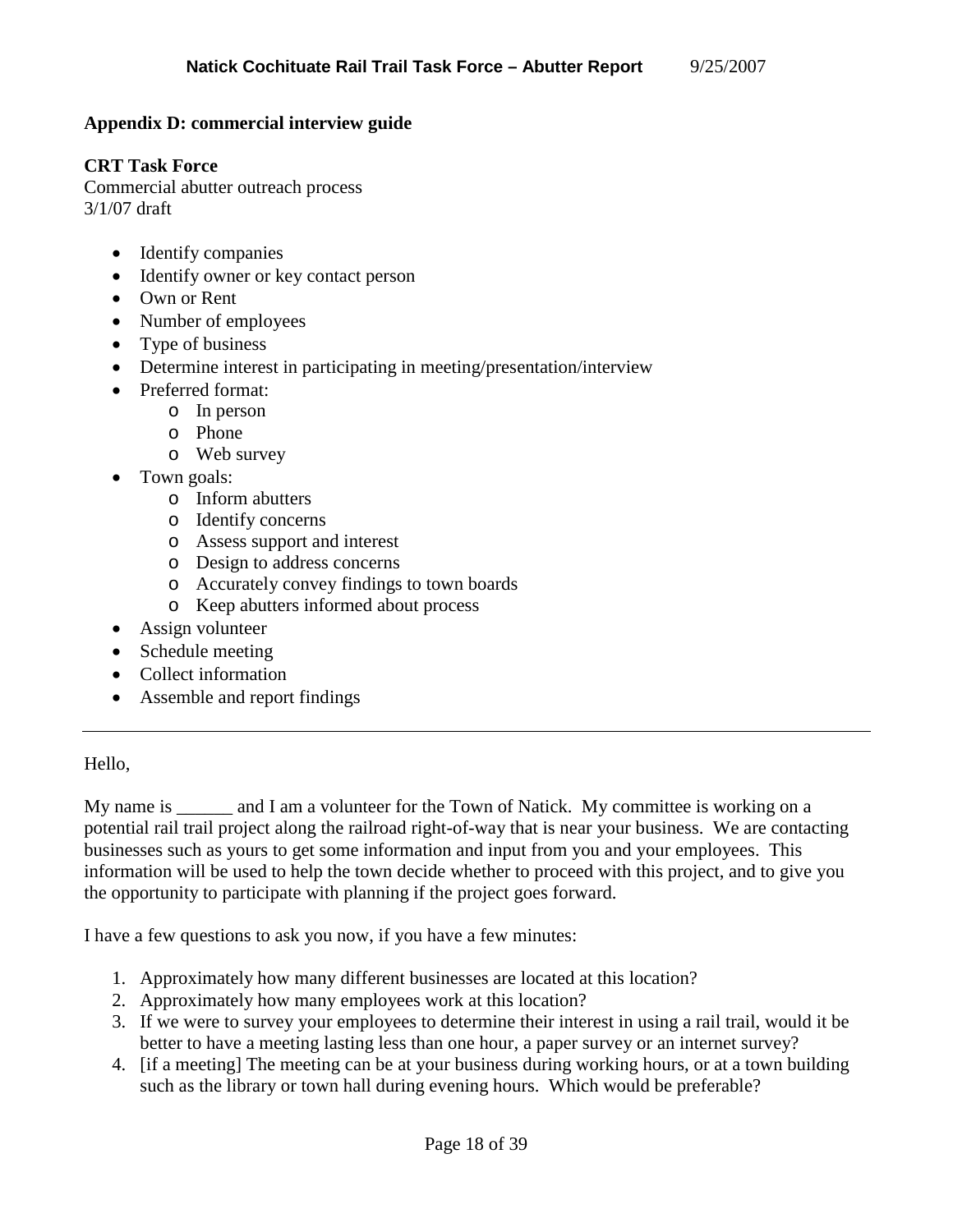Key survey questions

- Type of business
- Number of employees
- Awareness of rail trails
- Interest in using a rail trail
- Purpose of using it: commute, recreation, shopping/errands
- Frequency of use
- Concerns/issues
- Overall support
- Other comments
- Add to contact list?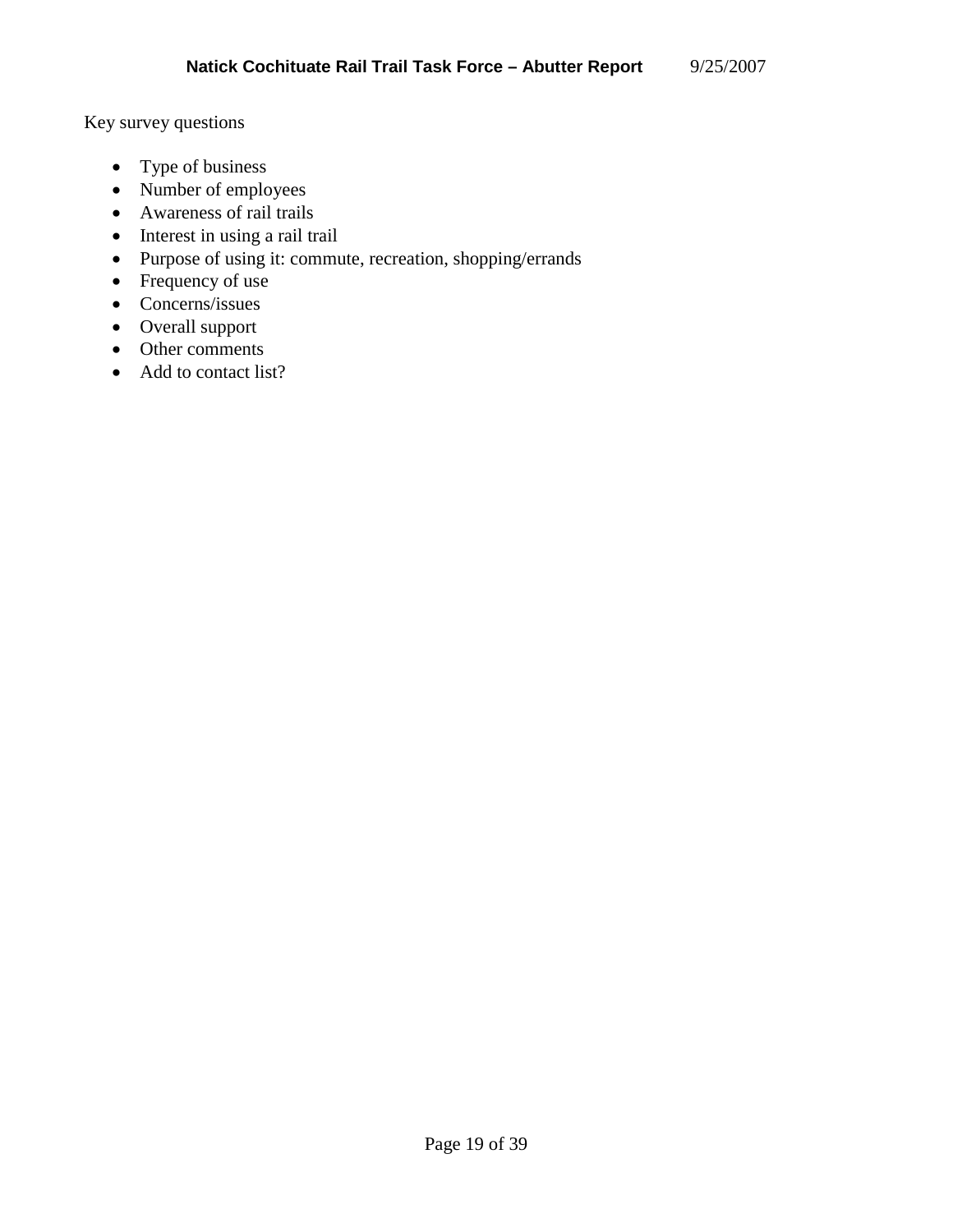**Appendix E: Employee web questionnaire and results (All employees)** 

**Natick Labs Survey Summary** 

## **Question 1**

| How familiar are you with rail trails? |                                   |                          |  |
|----------------------------------------|-----------------------------------|--------------------------|--|
| answer options                         | <b>Response</b><br><b>Percent</b> | Response<br><b>Count</b> |  |
| Very familiar                          | 24.04%                            | 144                      |  |
| Somewhat familiar                      | 41.24%                            | 247                      |  |
| Not familiar                           | 34.72%                            | 208                      |  |
|                                        | answered question                 | 599                      |  |
|                                        | skipped question                  |                          |  |

## **Question 2**

| Have you ever used a rail trail? |                                   |                                 |
|----------------------------------|-----------------------------------|---------------------------------|
| answer options                   | <b>Response</b><br><b>Percent</b> | <b>Response</b><br><b>Count</b> |
| Yes                              | 47.98%                            | 285                             |
| <b>No</b>                        | 37.88%                            | 225                             |
| Not sure                         | 14.14%                            | 84                              |
|                                  | answered question                 | 594                             |
|                                  | skipped question                  | 5                               |

## **Question 3**

| What would you like to see happen on the CSX Right-of-Way?          |                                   |                                 |  |
|---------------------------------------------------------------------|-----------------------------------|---------------------------------|--|
| answer options                                                      | <b>Response</b><br><b>Percent</b> | <b>Response</b><br><b>Count</b> |  |
| Multiuse path for recreation, non-motorized<br>transportation, etc. | 83.55%                            | 457                             |  |
| Residential or commercial use                                       | 4.75%                             | 26                              |  |
| Nothing                                                             | 7.13%                             | 39                              |  |
| Other (please specify)                                              | 4.57%                             | 25                              |  |
| answered question                                                   | 547                               |                                 |  |
| skipped question                                                    | 52                                |                                 |  |

| $\mathbf v$ uvouvil i                                             |     |     |                                             |                 |
|-------------------------------------------------------------------|-----|-----|---------------------------------------------|-----------------|
| How concerned are you about these issues related to a rail trail? |     |     |                                             |                 |
|                                                                   |     |     |                                             |                 |
|                                                                   |     |     |                                             | <b>Response</b> |
| answer options                                                    |     |     | Not concerned mewhat concern Very concerned | Count           |
| Safety                                                            | 118 | 190 | 212                                         | 520             |
| Litter                                                            | 74  | 245 | 201                                         | 520             |
| Cost                                                              | 167 | 220 | 133                                         | 520             |
| Access/parking                                                    | 148 | 244 | 128                                         | 520             |
| Lighting                                                          | 156 | 220 | 144                                         | 520             |
| Environmental                                                     | 136 | 194 | 190                                         | 520             |
| Privacy                                                           | 227 | 216 | 77                                          | 520             |
| Maintenance                                                       | 69  | 283 | 168                                         | 520             |
| answered question                                                 |     |     |                                             | 520             |
| skipped question                                                  |     |     |                                             | 79              |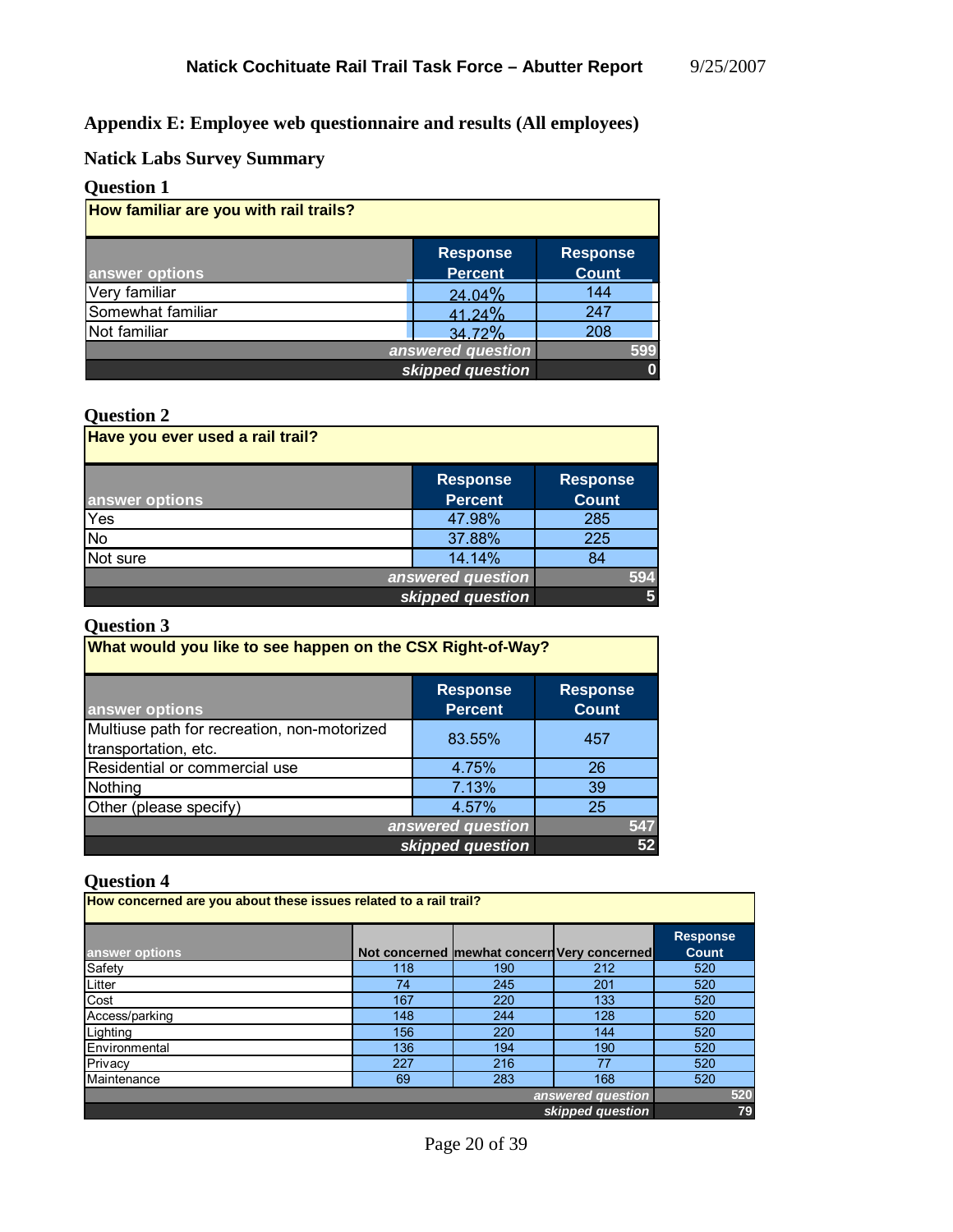| <b>Question 5</b>                                       |                 |
|---------------------------------------------------------|-----------------|
| Are there other issues not listed above about which you |                 |
| have a concern? If so, please briefly describe:         |                 |
|                                                         | <b>Response</b> |
| answer options                                          | <b>Count</b>    |
|                                                         | 69              |
| answered question                                       | 69              |
| skipped question                                        | 530             |

## **Question 6**

| If a rail trail was built, how often would you be likely to use it for |                                   |                                 |  |
|------------------------------------------------------------------------|-----------------------------------|---------------------------------|--|
| commuting to and from work?                                            |                                   |                                 |  |
| answer options                                                         | <b>Response</b><br><b>Percent</b> | <b>Response</b><br><b>Count</b> |  |
| Frequently                                                             | 16.44%                            | 85                              |  |
| Occasionally                                                           | 24.18%                            | 125                             |  |
| Seldom or never                                                        | 59.38%                            | 307                             |  |
| answered question                                                      | 517                               |                                 |  |
|                                                                        | skipped question                  | 82                              |  |

## **Question 7**

| If a rail trail was built, how often would you be likely to use it for recreation<br>or exercise? |                                   |                                 |  |
|---------------------------------------------------------------------------------------------------|-----------------------------------|---------------------------------|--|
| answer options                                                                                    | <b>Response</b><br><b>Percent</b> | <b>Response</b><br><b>Count</b> |  |
| Frequently                                                                                        | 39.15%                            | 202                             |  |
| Occasionally                                                                                      | 45.93%                            | 237                             |  |
| Seldom or never                                                                                   | 14.92%                            | 77                              |  |
| answered question                                                                                 | 516                               |                                 |  |
|                                                                                                   | skipped question                  | 83                              |  |

| How would you use the rail trail? |                                   |                                 |
|-----------------------------------|-----------------------------------|---------------------------------|
| answer options                    | <b>Response</b><br><b>Percent</b> | <b>Response</b><br><b>Count</b> |
| <b>Bicycle</b>                    | 55.11%                            | 275                             |
| Walk                              | 72.34%                            | 361                             |
| Run/jog                           | 40.48%                            | 202                             |
| Other (please specify)            | 9.42%                             | 47                              |
| answered question                 |                                   |                                 |
| skipped question                  |                                   | 100                             |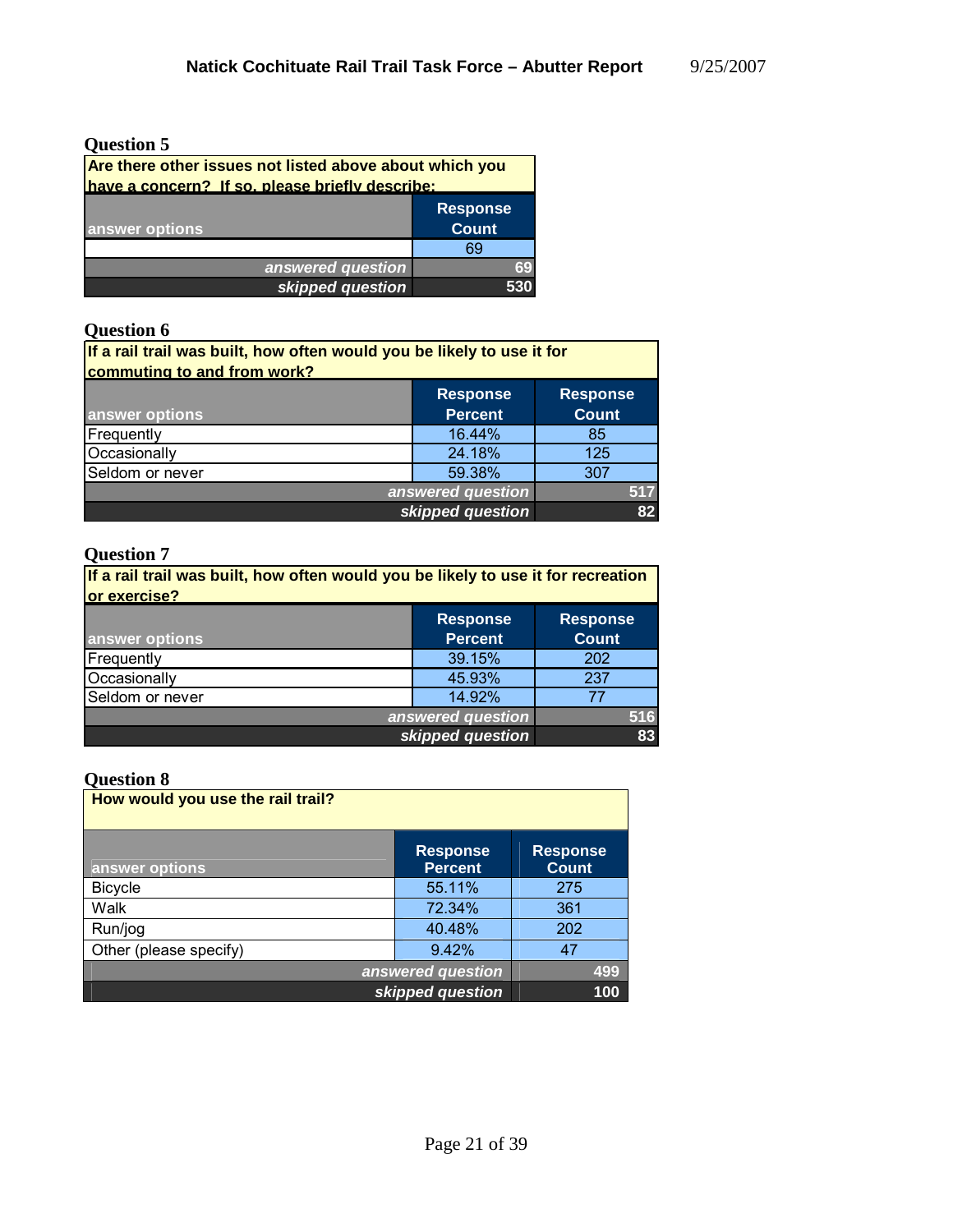## **Question 9**

| Would you consider volunteering to help maintain the rail trail? |                                   |                                 |
|------------------------------------------------------------------|-----------------------------------|---------------------------------|
| answer options                                                   | <b>Response</b><br><b>Percent</b> | <b>Response</b><br><b>Count</b> |
| Yes                                                              | 29.63%                            | 152                             |
| <b>No</b>                                                        | 30.02%                            | 154                             |
| Not sure                                                         | 39.18%                            | 201                             |
| Other (please specify)                                           | 1.17%                             | 6                               |
| 513<br>answered question                                         |                                   |                                 |
| skipped question                                                 |                                   |                                 |

| Other (please specify)                                                   |  |
|--------------------------------------------------------------------------|--|
| Depends on how useful it was for commuting. I ride my bike from Franklin |  |
| Would try but cannot commit due to other commitments                     |  |
| rail trail near where I live                                             |  |
| Occasional help in clean up                                              |  |
| Possibly - light maintenance like picking up litter, etc.                |  |
| if i have time                                                           |  |

| What community do you live in? |                                   |                                 |
|--------------------------------|-----------------------------------|---------------------------------|
| answer options                 | <b>Response</b><br><b>Percent</b> | <b>Response</b><br><b>Count</b> |
| <b>Natick</b>                  | 25.39%                            | 130                             |
| Framingham                     | 7.42%                             | 38                              |
| Wellesley                      | 0.78%                             | 4                               |
| Wayland                        | 0.78%                             | 4                               |
| Newton                         | 1.37%                             |                                 |
| Other (please specify)         | 64.26%                            | 329                             |
| answered question              |                                   | 512                             |
|                                | skipped question                  | 87                              |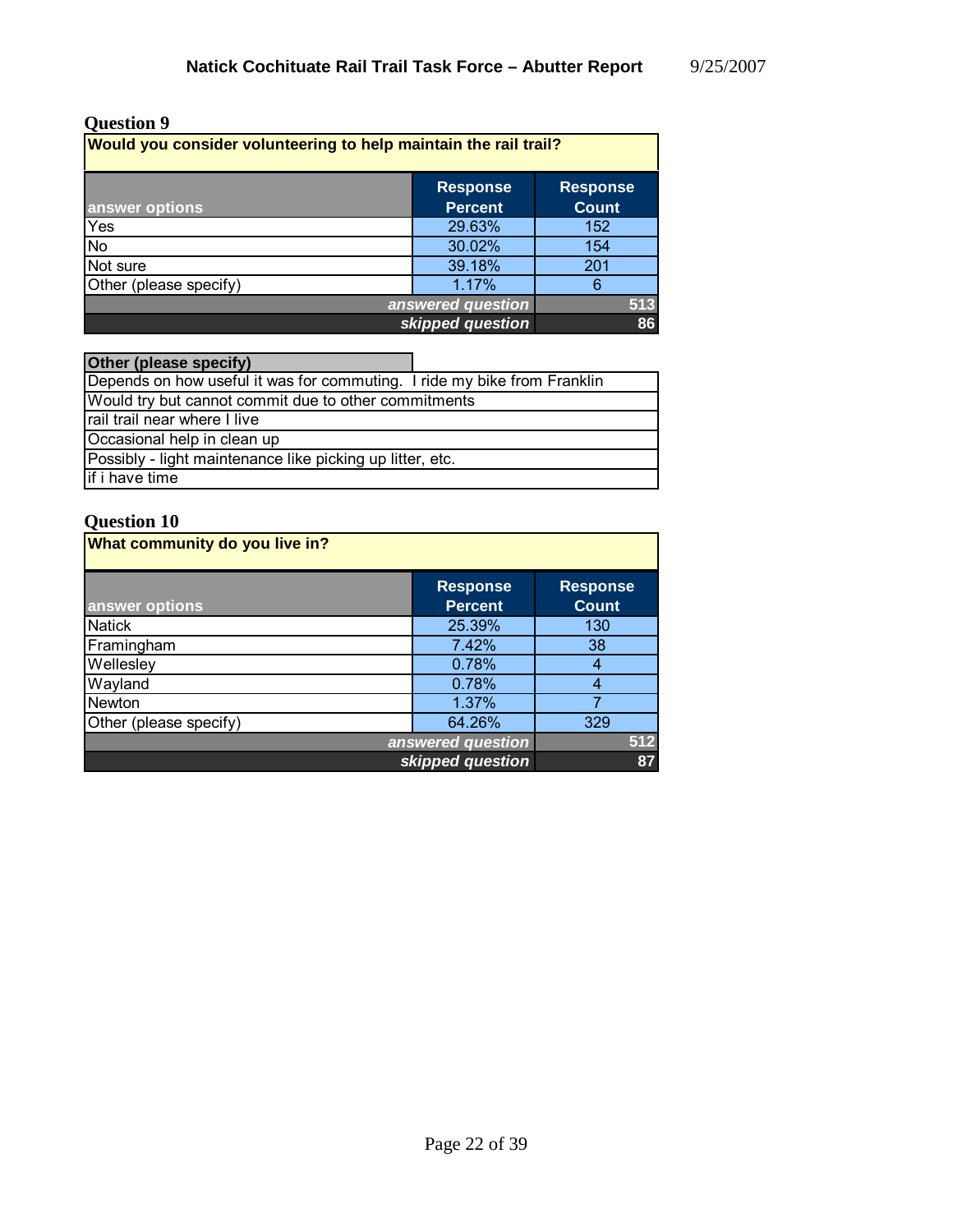# **Boston Scientific Survey Summary**

| <b>Question 1</b>                      |                                   |                                 |
|----------------------------------------|-----------------------------------|---------------------------------|
| How familiar are you with rail trails? |                                   |                                 |
| answer options                         | <b>Response</b><br><b>Percent</b> | <b>Response</b><br><b>Count</b> |
| Very familiar                          | 37.07%                            | 76                              |
| Somewhat familiar                      | 41.46%                            | 85                              |
| Not familiar                           | 21.46%                            | 44                              |
|                                        | answered question                 | 205                             |
|                                        | skipped question                  | 0                               |

## **Question 2**

| Have you ever used a rail trail? |                                   |                                 |
|----------------------------------|-----------------------------------|---------------------------------|
| answer options                   | <b>Response</b><br><b>Percent</b> | <b>Response</b><br><b>Count</b> |
| Yes                              | 67.32%                            | 138                             |
| <b>No</b>                        | 24.39%                            | 50                              |
| Not sure                         | 8.29%                             | 17                              |
| answered question                |                                   | 205                             |
|                                  | skipped question                  |                                 |

# **Question 3**

| What would you like to see happen on the CSX Right-of-Way?          |                                   |                                 |
|---------------------------------------------------------------------|-----------------------------------|---------------------------------|
| answer options                                                      | <b>Response</b><br><b>Percent</b> | <b>Response</b><br><b>Count</b> |
| Multiuse path for recreation, non-motorized<br>transportation, etc. | 90.82%                            | 178                             |
| Residential or commercial use                                       | 5.10%                             | 10                              |
| Nothing                                                             | 3.57%                             |                                 |
| Other (please specify)                                              | 0.51%                             |                                 |
| answered question                                                   |                                   | 196                             |
|                                                                     | skipped question                  |                                 |

| $\mathbf{v}$ and $\mathbf{v}$ and $\mathbf{v}$ |                                                                   |                                             |    |                 |
|------------------------------------------------|-------------------------------------------------------------------|---------------------------------------------|----|-----------------|
|                                                | How concerned are you about these issues related to a rail trail? |                                             |    |                 |
|                                                |                                                                   |                                             |    |                 |
|                                                |                                                                   |                                             |    | <b>Response</b> |
| answer options                                 |                                                                   | Not concerned mewhat concern Very concerned |    | <b>Count</b>    |
| Safety                                         | 61                                                                | 59                                          | 72 | 192             |
| Litter                                         | 41                                                                | 97                                          | 54 | 192             |
| Cost                                           | 80                                                                | 98                                          | 14 | 192             |
| Access/parking                                 | 70                                                                | 81                                          | 41 | 192             |
| Lighting                                       | 64                                                                | 75                                          | 53 | 192             |
| Environmental                                  | 56                                                                | 76                                          | 60 | 192             |
| Privacy                                        | 118                                                               | 66                                          | 8  | 192             |
| Maintenance                                    | 33                                                                | 103                                         | 56 | 192             |
| answered question                              |                                                                   |                                             |    | 192             |
| skipped question                               |                                                                   |                                             | 13 |                 |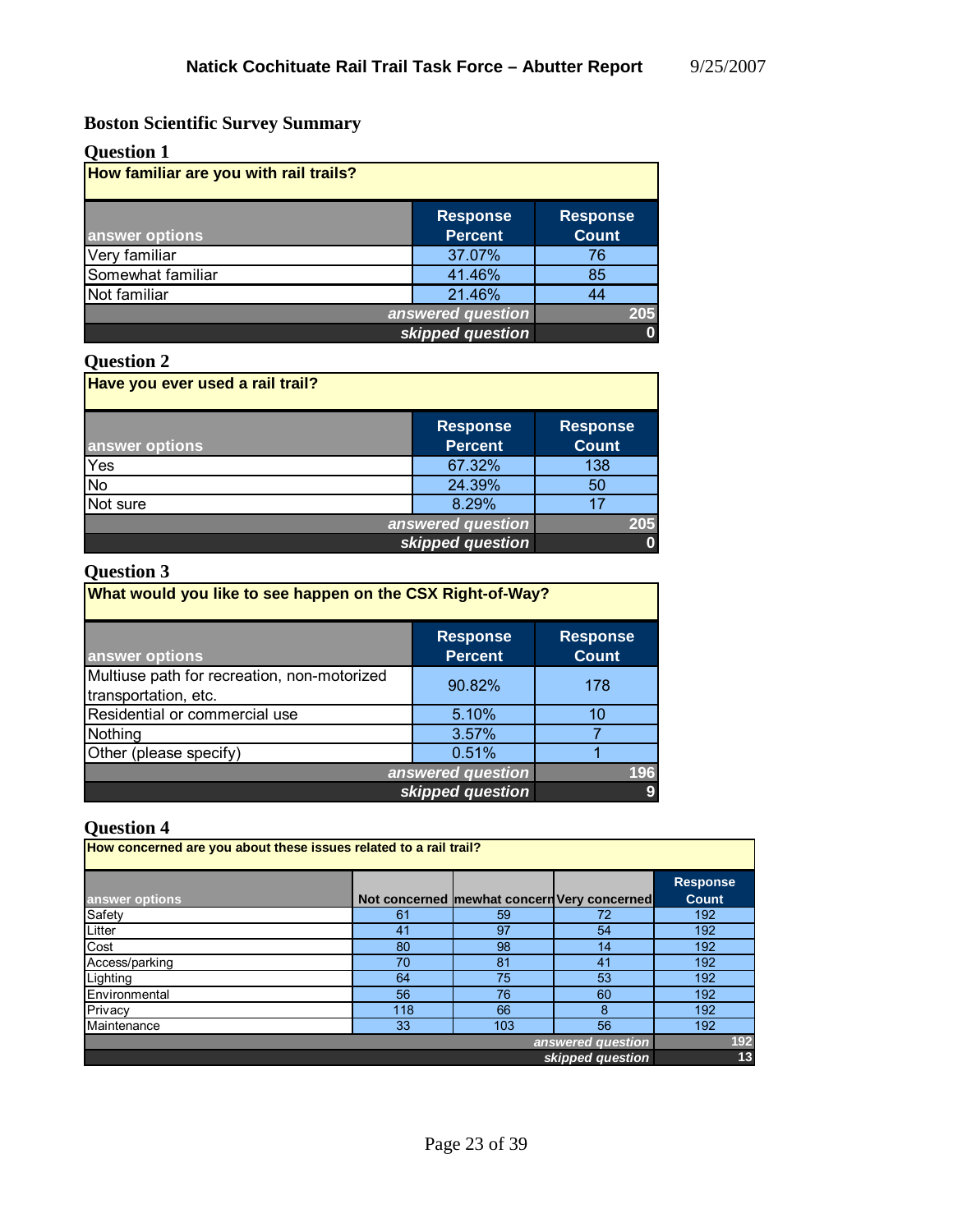*skipped question*

**13**

# **Question 5**

| Are there other issues not listed above about which you<br>have a concern? If so, please briefly describe: |                                 |  |
|------------------------------------------------------------------------------------------------------------|---------------------------------|--|
| answer options                                                                                             | <b>Response</b><br><b>Count</b> |  |
|                                                                                                            |                                 |  |
| answered question                                                                                          |                                 |  |
| skipped question                                                                                           |                                 |  |

## **Question 6**

| If a rail trail was built, how often would you be likely to use it for<br>commuting to and from work? |                                   |                                 |
|-------------------------------------------------------------------------------------------------------|-----------------------------------|---------------------------------|
| answer options                                                                                        | <b>Response</b><br><b>Percent</b> | <b>Response</b><br><b>Count</b> |
| Frequently                                                                                            | 17.71%                            | -34                             |
| Occasionally                                                                                          | 26.56%                            | 51                              |
| Seldom or never                                                                                       | 55.73%                            | 107                             |
|                                                                                                       | answered question                 | 92                              |

#### **Question 7**

| If a rail trail was built, how often would you be likely to use it for recreation<br>or exercise? |                                   |                                 |
|---------------------------------------------------------------------------------------------------|-----------------------------------|---------------------------------|
| answer options                                                                                    | <b>Response</b><br><b>Percent</b> | <b>Response</b><br><b>Count</b> |
| Frequently                                                                                        | 53.40%                            | 102                             |
| Occasionally                                                                                      | 41.88%                            | 80                              |
| Seldom or never                                                                                   | 4.71%                             | 9                               |
| answered question                                                                                 |                                   | 191.                            |
|                                                                                                   | skipped question                  |                                 |

| How would you use the rail trail? |                                   |                                 |
|-----------------------------------|-----------------------------------|---------------------------------|
| answer options                    | <b>Response</b><br><b>Percent</b> | <b>Response</b><br><b>Count</b> |
| <b>Bicycle</b>                    | 67.91%                            | 127                             |
| Walk                              | 73.80%                            | 138                             |
| Run/jog                           | 49.20%                            | 92                              |
| Other (please specify)            | 8.02%                             | 15                              |
|                                   | answered question                 | 187                             |
|                                   | skipped question                  | 18                              |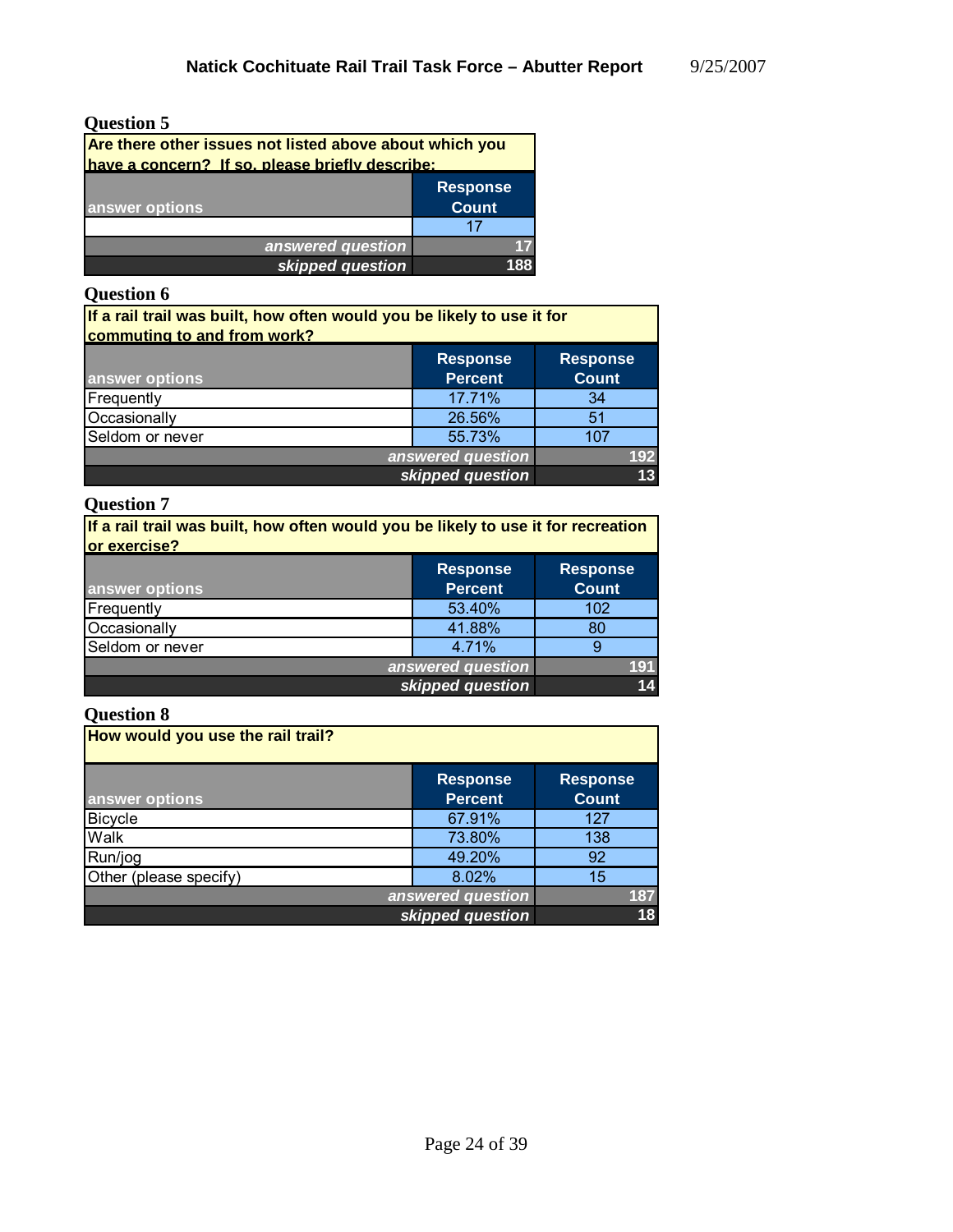## **Question 9**

| Would you consider volunteering to help maintain the rail trail? |                                   |                                 |
|------------------------------------------------------------------|-----------------------------------|---------------------------------|
| answer options                                                   | <b>Response</b><br><b>Percent</b> | <b>Response</b><br><b>Count</b> |
| Yes                                                              | 28.27%                            | 54                              |
| <b>No</b>                                                        | 30.37%                            | 58                              |
| Not sure                                                         | 40.84%                            | 78                              |
| Other (please specify)                                           | 0.52%                             |                                 |
| answered question                                                |                                   | 191                             |
| skipped question                                                 |                                   | 14                              |

| What community do you live in? |                                   |                                 |
|--------------------------------|-----------------------------------|---------------------------------|
| answer options                 | <b>Response</b><br><b>Percent</b> | <b>Response</b><br><b>Count</b> |
| <b>Natick</b>                  | 20.63%                            | 39                              |
| Framingham                     | 12.17%                            | 23                              |
| Wellesley                      | 2.12%                             | 4                               |
| Wayland                        | $0.00\%$                          |                                 |
| Newton                         | 2.12%                             | 4                               |
| Other (please specify)         | 62.96%                            | 119                             |
| answered question              |                                   | 189                             |
| skipped question               |                                   | 16                              |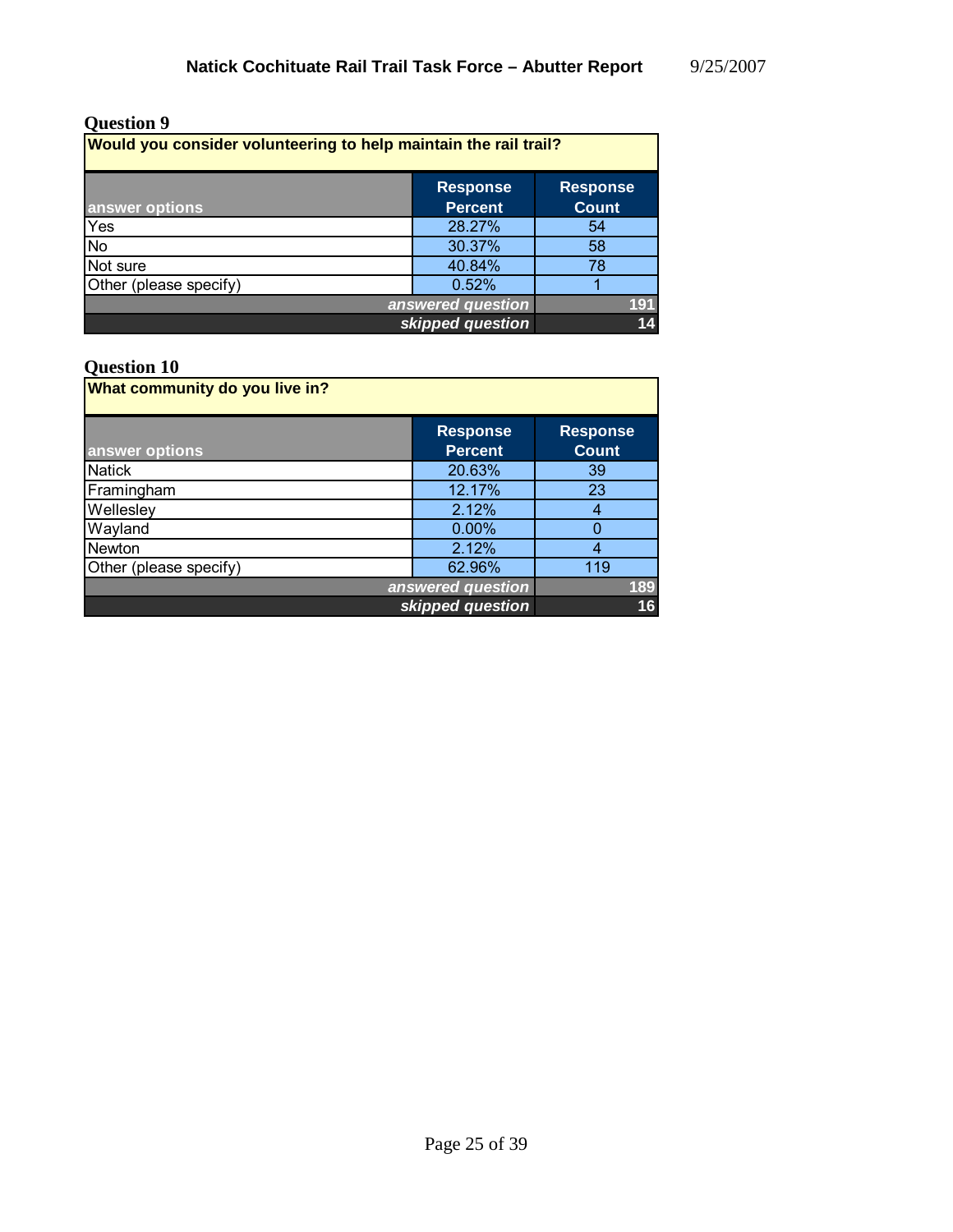### **Appendix F: Verbatim comments from employee survey**

#### **[Natick Soldier Systems Center] Question 4. Are there other issues not listed above about which you have a concern? If so, please briefly describe.**

- 1. On the environmental issue, anything that will reduce carbon pollution (global warming) and biking or walking is one way, gets my vote.
- 2. "Build it and they will come." I have been on rail trails still under construction and the use is already high!!! Rail trails are wonderful.
- 3. A non-paved surface is preferred -- less impact on the joints
- 4. Access to facilities that provide food/refreshments near the rail trail, road crossing safety, benches
- 5. Allocation of resources to support the trail with community policing personnel or electronic surveillance such as CCTV.
- 6. As long as the old railroad tracks are removed, it will be a great improvement for the intersection of Kansas St. and RT 27.
- 7. Clear markings for directions.
- 8. Connections/links to network of such trails. It would be nice if the trails let you get to and from places.
- 9. Continued maintenance to ensure safety for all.
- 10. Dog accessible.
- 11. Ease of use. When the trail crosses intersections appropriate measures need to be installed to ensure right of way with conflicting traffic. This is a shortfall of many rail-trails. Ensure that "rules for use" are posted- who has right of way while on the path etc.
- 12. Handicapped accessibility
- 13. Have the presenters ridden the entire length of the Cape Cod Rail Trail and compared the original width and surface with the newer extended width and surface? It's important to prevent the tree roots from damaging the pavement as time goes by.
- 14. How long would any changes take and what would be the burden of those living/working nearby during construction (if any)?
- 15. How will the rail trail be maintained; who will pay for its upkeep??
- 16. I do not know the facts.
- 17. I guess under the safety category would be making sure motorized vehicles (ATV, small motorcycles and scooters, snowmobiles, etc.) do not use these trails. I know these vehicles already do run (illegally I hope) through the school properties in Natick, seemingly without notice of local authorities.
- 18. I have a multi-use, including ATV, rail trail crossing/dividing my property in another state. Trespass and noise are primary concerns. In Utah (City Creek canyon) the conflict between bikes and hikers has led to designating certain days as more bike or walker oriented. On local (MA) trails dogs (leash laws), and dog waste, are a concern. For popular trails, parking is often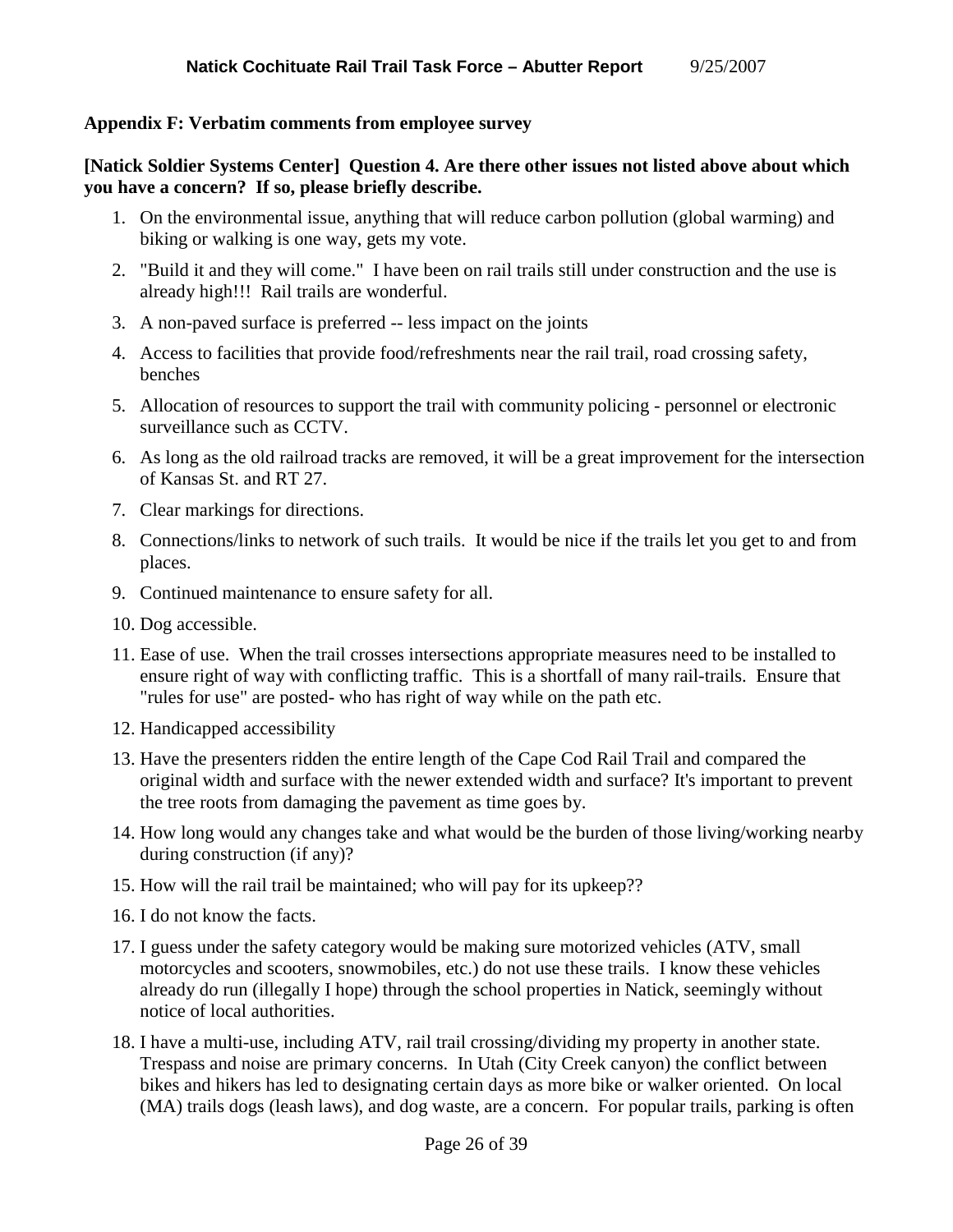inadequate. Access to toilets and drinking water should be addressed along the route and/or trail heads.

- 19. I have some concerns about the use of the trail for criminal activities, as it represents an additional surface transportation mode for criminal traffic.
- 20. I haven't lived in the area that long so I'm just learning about these things.
- 21. I just wanted to clarify about how I am "Very Concerned" about Safety. My primary concern is for the safety of rail-trail users at intersections, particularly where the rail closely parallels Rt 27 at its intersection with Lake St and Washington Ave. I regularly walk, run, and bicycle past this intersection, and it is already potentially dangerous even without the additional pedestrian volume that the rail-trail would bring. The combination of the bend in Rt. 27, cars turning right from southbound Rt 27 and left from northbound Rt 27, and merging traffic from Lake St and Washington Ave all contribute to some very complicated traffic dynamics. I am still highly supportive of a rail-trail project, but want to be sure that pedestrian safety is addressed.
- 22. I think it is important that rail trails connect to each other and to various destinations to facilitate commuting and errands by non-motorized means.
- 23. I worry about the potential for crime from youth loitering...will the police patrol the trail?
- 24. If this is a reality. When will it happen?
- 25. If you explained what this is first, I might be able to answer you.
- 26. Impact on vehicular traffic when path crosses roads (such as at the Kansas St intersection)
- 27. Is it going to raise my taxes?
- 28. Linking with other rail trails.
- 29. Long term transportation needs and the nation's dependence on fossil fuels will push people towards mass transit. This is a unique line that cold potentially serve thousands of people every day, ...or be converted in a short-sighted move to a walking path for a couple dozen.
- 30. more access to traffic-free places to bike, especially around Natick and Framingham which are notoriously traffic-bound
- 31. My husband and I are full time employees at the US Army Natick Soldier Center. We live in Holliston and drive separately to work every day. If this rail trail became available for biking we would both ride to work by bicycle on nearly every fair weather day! These trails and connecting roadways with adequate shoulders are essential for the economical growth and environmental survival of this region.
- 32. My only concerns are that there aren't enough rail trails and they aren't practical for commuting because of walkers/dogs/families/no fast lane. But a couple of feet of asphalt on the side of the road is a better solution for that anyway.
- 33. Non-motorized use of the trail bike, pedestrians, dogs (if people pick up after their dogs), safety in that people should feel they won't be attacked & amp; the environment is handled in a conscientious manner.
- 34. Pets allowed or not?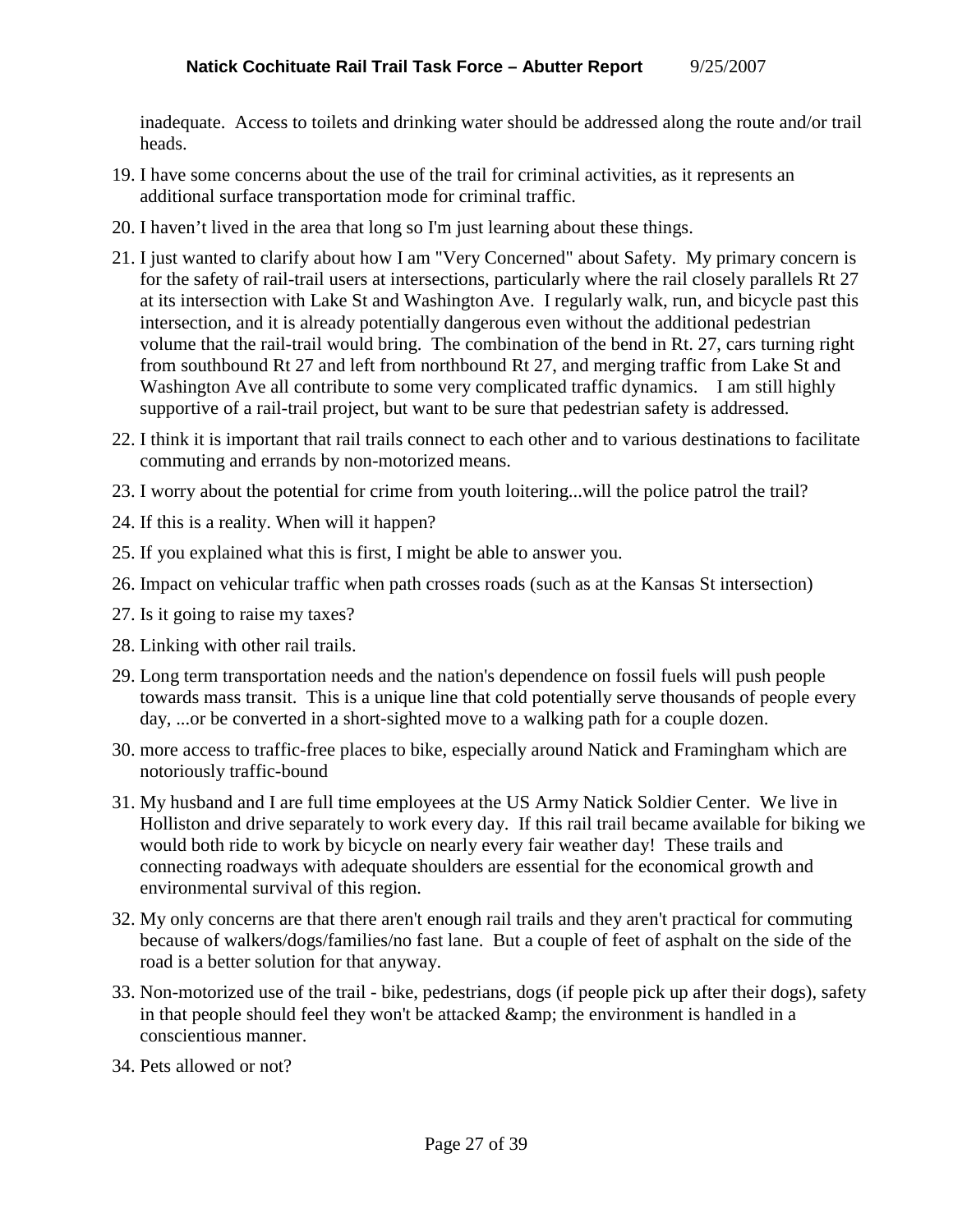- 35. Plan details on how the issues will be addressed. Implementation of the Safety plan is as important or more important than the Safety issue. If implementation is poor, there is no benefit from addressing it.
- 36. Please include to have it paved for use with roller blades, and have a dividing line to teach kids to stay to the right.
- 37. Policing. Will the trail be monitored by law enforcement?
- 38. Putting in a trail will cost the city up front, and a continued cost every year. For the amount you would spend making a trail, spend the same to repair the roads or make repairs to building falling down. Another option would be to use that money to purchase/renovate old building for reuse for industry or residence.
- 39. Rail trails are the best use of old rail beds they promoter non fossil fuel use of transportation.
- 40. REST SITES benches for the elderly or mothers with small children so they safely sit and rest with out impeding the flow of joggers and cyclists.
- 41. Security of those who use the trail
- 42. Security. With the rail trail so close to the labs, it could be another access to the area.
- 43. Should be no lighting that might affect nearby homes. Day use only.
- 44. Some bike riders are in a hurry, and are not considerate to pedestrians or people on slow walks.
- 45. Some rail trails are paved and others are not. It is important that this path is a paved path to provide the greatest usability to the community. Paved paths provide the best experience to the greatest number and type of users.
- 46. The costs vs. the number of LOCAL people using it needs to be recognized prior to any decision being made. No responsibility or additional tax dollars should be put on local residents for something most would not use.
- 47. The rail head has not yet been set. If this rail trail means infringing upon the rights of our citizens, then I will remain extremely concerned with the success of a venture that will, for the sake of others "recreation convenience", take away rights of others.
- 48. The trail would cross public streets, at least one (Kansas St.) with significant rush hour traffic. How would trail users be controlled? Pedestrians in MA are as bad as, or worse than, MA drivers are supposed to be. How would they be prevented from further exacerbating traffic problems?
- 49. There are not, since I wish this rail property to continue to be maintained by the railroad.
- 50. This survey should have contained an initial purpose and explained what the rail trail is...
- 51. We should give priory to rail trails and alternative ways of travel (walking, biking). Right now we give priority to the "auto trail" that has each of the above problems as well but to a much greater degree!
- 52. When will it finally happen!!
- 53. While I believe that safety for pedestrians and bicycles will increase, because they are away from roads, I do believe that rail trails should be very wide so that people traveling at very different speeds -- pedestrians, joggers, roller-bladers, bicycles -- will be safe from each other.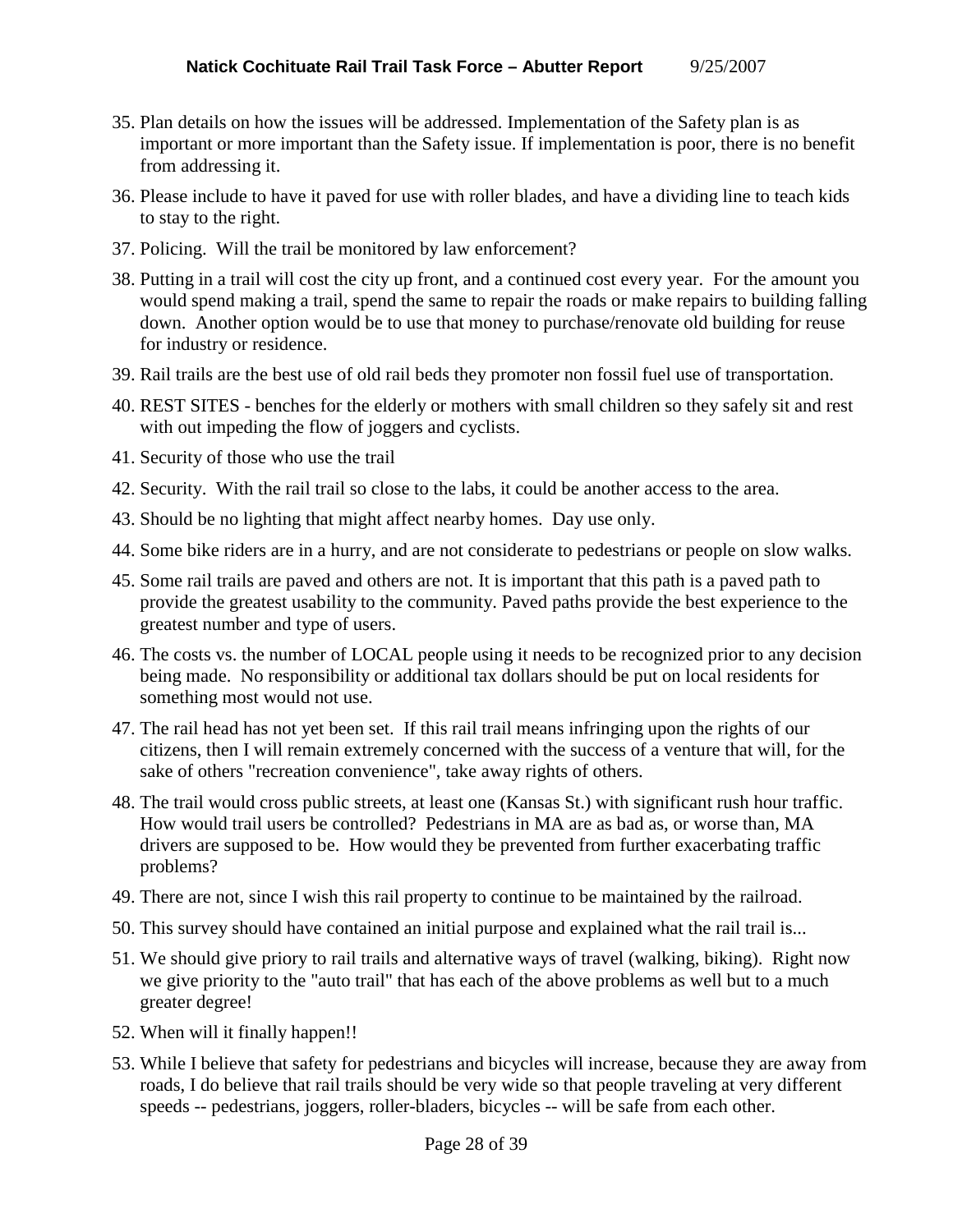Regarding the privacy considerations, it is unfortunate that often rich people have great influence in preventing rail trails -- Weston is a good example. Maybe when rail trails are being built, money should be set aside to build fences alongside the properties of concerned abutters. While in my opinion, cost should be no object to improve lives in the community, if we had lower standards for rail trail construction, the chances of a community approving a rail trail might be improved. For instance, if the trail was just hard packed gravel with no lighting or traffic control. The Middlesex path along 135 is great. However, as a bicyclist, I have to say that tar is good!

- 54. Who is going to pay for it? We are 6 million short in our budget. You fools.
- 55. Will police patrol it? If not, it will most assuredly be used by dirt bikers who will tear it up and make it look like a gravel pit. It will become difficult to walk on, or ride a bike on, because the stones will be all dug up from the dirt bikes and ATVs. It will become very noisy, and people will be hurt -- both the dirt bikers and innocents who will be hit by them. The noise from the dirt bikes will make your teeth hurt. Do not underestimate the severity of this problem.
- 56. Yes, why not use this rail line to establish or encourage public transit by providing a commuter spur over to the mall?

## **[Natick Soldier Systems Center] Question 11 (Optional): if you have any comments, concerns or suggestions, please provide them below.**

- 1. I have lived in this town for more than 20 years and have been waiting for this path to be built for almost all of that time. Let's get this thing done as soon as possible. This will be one of the best projects that Natick can under take to promote (1) physical activity for its citizens and (2) safe pedestrian and bicycle access to the town environment. This bike path will provide easy, direct pedestrian and bicycle access from the commuter rail station in Natick center to the commercial area that includes the Natick Mall. This is a chance for the town to take a relatively cheap and structurally easy step in altering the built-environment to promote physical activity.
- 2. Press on with effort....I suppose the new administration would desire to have it accommodate a 2007 Cadillac Deville Sedan
- 3. A lot of people at Natick Labs run/walk/bike at lunchtime and a rail trail would be much safer then being on the road. Also more people would commute to work if they didn't have to worry about being hit by a car. I know I would!
- 4. A main concern for these trails is safe opportunities for the public
- 5. A rail trail would be an excellent place to go for a run, walk or ride a bike. If you are looking for volunteers to help maintain it, please let me know.
- 6. A rail trail is a great way to keep kids off the streets and away from traffic when riding bikes or rollerblading. I have used the rail trail from Bedford to Cambridge more times than I can count...it is a great place to exercise in a safe environment.
- 7. Again, we only hear about the rail trail when the town needs our input. Otherwise, it's being kept somewhat of a secret. I believe that this is because of the controversy over the rail head. Let's have the "full" story. What's wrong with the property off of Washington Ave? I know about the environmental impact of the Mechanic St parcel, but, there needs to be a better town involvement with this entire decision.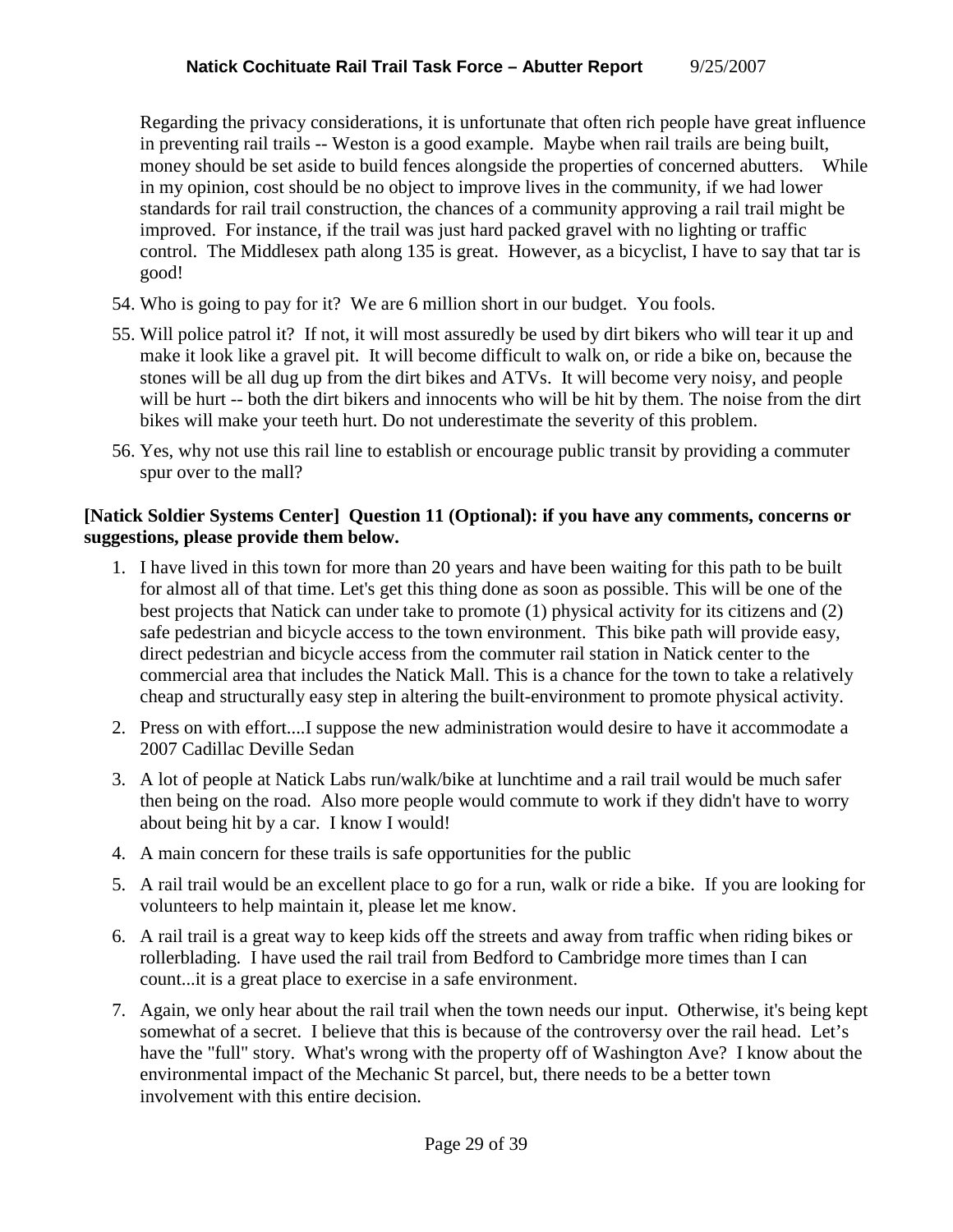- 8. As stated in early pages, it would have been nice to have info regarding the rail trail in the initial part of the survey. If information is unknown this survey isn't going to be effective.
- 9. Can't wait!
- 10. Comment: Since gas prices are now above \$3.00 and getting higher, the rail trail will give some people the option to ride their bike to work (if they live close enough). I really think this is a good thing.
- 11. Converting the old rail lines to non-motorized recreational and commuter paths is the best possible scenario. Using the Minuteman Trail as an example it will invigorate the communities and actually reduce litter and encourage better use out of existing trails and parks that adjoin the rail bed.
- 12. Depending upon needs, it should be developed.
- 13. Do it!
- 14. Do not convert this to a rail trail. People can use the existing sidewalks at no expense, and no loss of potential mass transit capability, to the community at large.
- 15. Every other rail trail I've seen built was met with resistance from abutters but has been a great recreational asset for the community.
- 16. Get an approved rope swing along the shores of Lake Cochituate and we'll run there every day in the summer! Keep the trestle over route 9.
- 17. Get her done!!! Talking about this for years, time for action.
- 18. Go for it!! Any perceived problems or issues are minor and can be handled. The benefits are HUGE.
- 19. Great idea for opening up community recreational areas. Help keep bikes/joggers/etc out of traffic ways, thus safer.
- 20. Having the tracks removed from the road and seeing the area cleaned up and maintained would be nice.
- 21. I am a Natick Labs employee this is a good idea.
- 22. I am very much in favor of Natick completing this work. I am somewhat familiar with the rails to trails in CT and RI. Early concerns from neighboring residents regarding safety, privacy, etc. were unfounded. The neighborhoods are very appreciative of the trails.
- 23. I believe any benefits would out weigh any costs. Environmentally it makes sense especially with the cost of gasoline only to go higher. Providing this alternate means of transportation is like the old saying ... Healthy, wealthy and wise!
- 24. I do not live in Natick, I only work here. I would use the trail a few times a week for walking/exercise. My only concern would be if it was wide enough for walkers, skateboards and bikes at the same time.
- 25. I don't know if the plan involves taking up the present rail line, but I would rather see it left in place. Rail seems to be making a come back as both an economically efficient and environmentally sound means of transporting goods and people. Once removed it is very difficult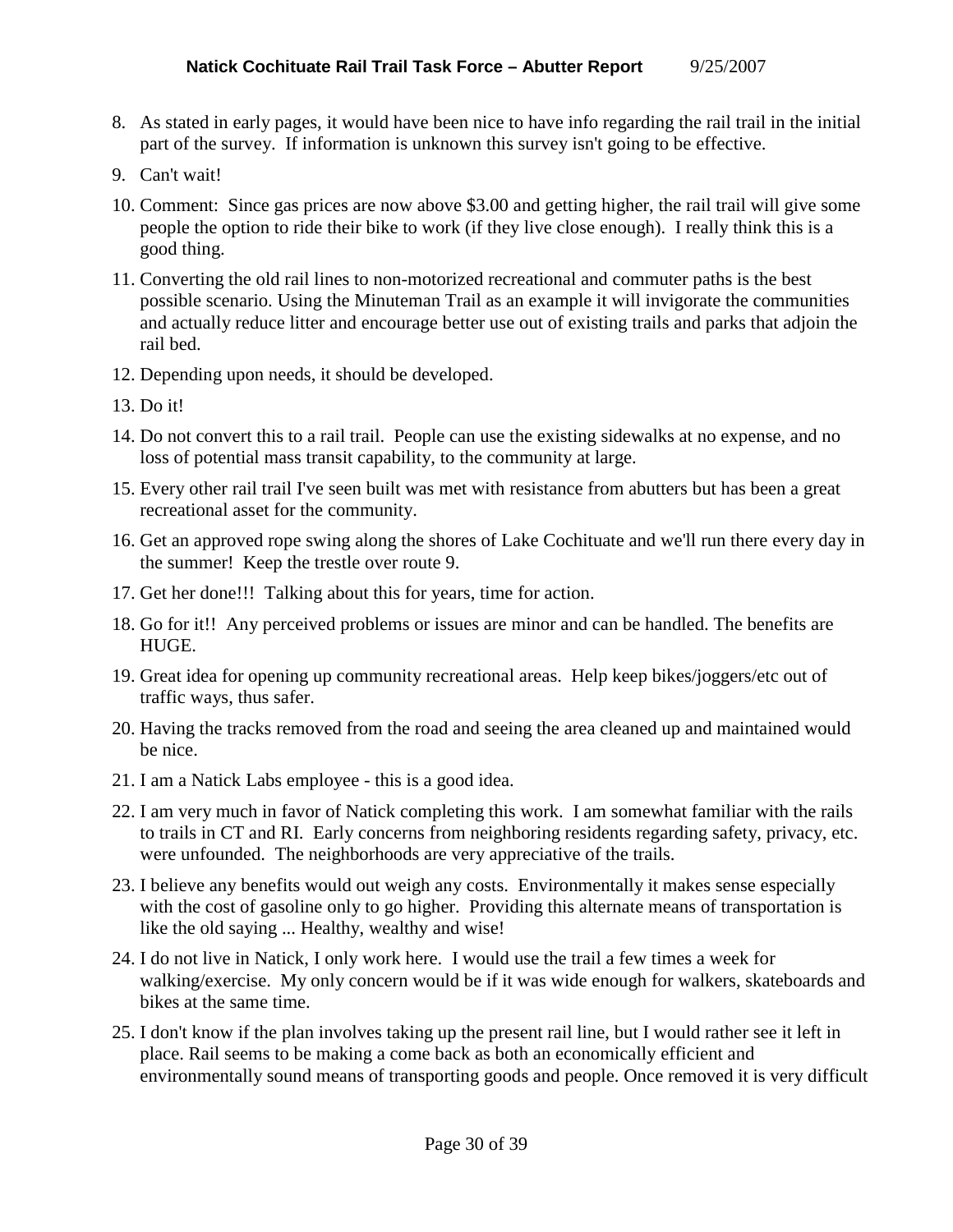to re-establish rail lines in built up areas. I think there would be enough space for both a trail and a single rail line. Thank you.

- 26. I don't know what a rail trail is so I don't know what my concerns are. Maybe you should define what a rail trail is in the beginning.
- 27. I frequently walk to Natick Center at lunch time and find that the current CSX line is now littered, unutilized, and a potentially hazardous area. Better utilization of this area would eliminate all of these issues and turn a town liability to a resource that would highlight the positive culture in the town.
- 28. I fully support the conversion. Have you contacted the Rails to Trails Conservancy (http://www.railtrails.org/index.html) for technical and legal advice? They are a great resource. Good luck!
- 29. I grew up about .9 mile away from an active train, when it's time had passed, the rails became a beautiful walking/bike path by the canal. The River could be seen on the other side. Trash receptacles blended in with the environment, wooden park benches for resting, historic plaques and wild flowers all around. I think it is a great way to keep the pass alive.
- 30. I grew up in Red Wing, MN which is the origination point of the "Cannon Valley Trail". From it's inception it was a focal point for tourism and recreation throughout the year. It has truly developed into a treasure for the community and region.
- 31. I had no knowledge of the project before this survey, and I have none now.
- 32. I have often used the Cape Rail Trail and the Shining Sea Bike Path -- they are great assets.
- 33. I have used other rail trails in Massachusetts and they provide a safe surface for recreational activities - it encourages people NOT to use the busy roads of the city. It is much safer for kids and families and is a good way to get the community involved in their local environment. I strongly support this system and think it is a good use for this land.
- 34. I have used rail/trails all over the country...they are great!!
- 35. I have used the following rail trails: Ashuwillticook, Nashua River, Norwottuck, East Bay Bicycle Path. It would be nice to have one nearby that I can use after work, before commuting home.
- 36. I live in an area with many rail trails and they are used quite extensively. They are an asset in any community as they provide another venue for people to exercise and maintain their health thus keeping costs on our overburdened health care system down.
- 37. I live near the ARRT in Marlborough, I use it frequently. Some locations are secluded by nature, and seem like the perfect places to get ambushed / mugged. Coordination with local law enforcement in advance of the project to add random, frequent bicycle patrols is critical to maintain the security...better than springing this on them at the end of the project.
- 38. I live quite near the Framingham one and would never go through the area unless I was w/a group of people. It is very segregated and times are very different now than even when this project was first talked about. Even lights wouldn't make me feel safer.
- 39. I lived in Arlington, VA for 6 years. Thousands of people used the trails going through urban, suburban, rural communities. It's great for the fitness of the people of the community. I would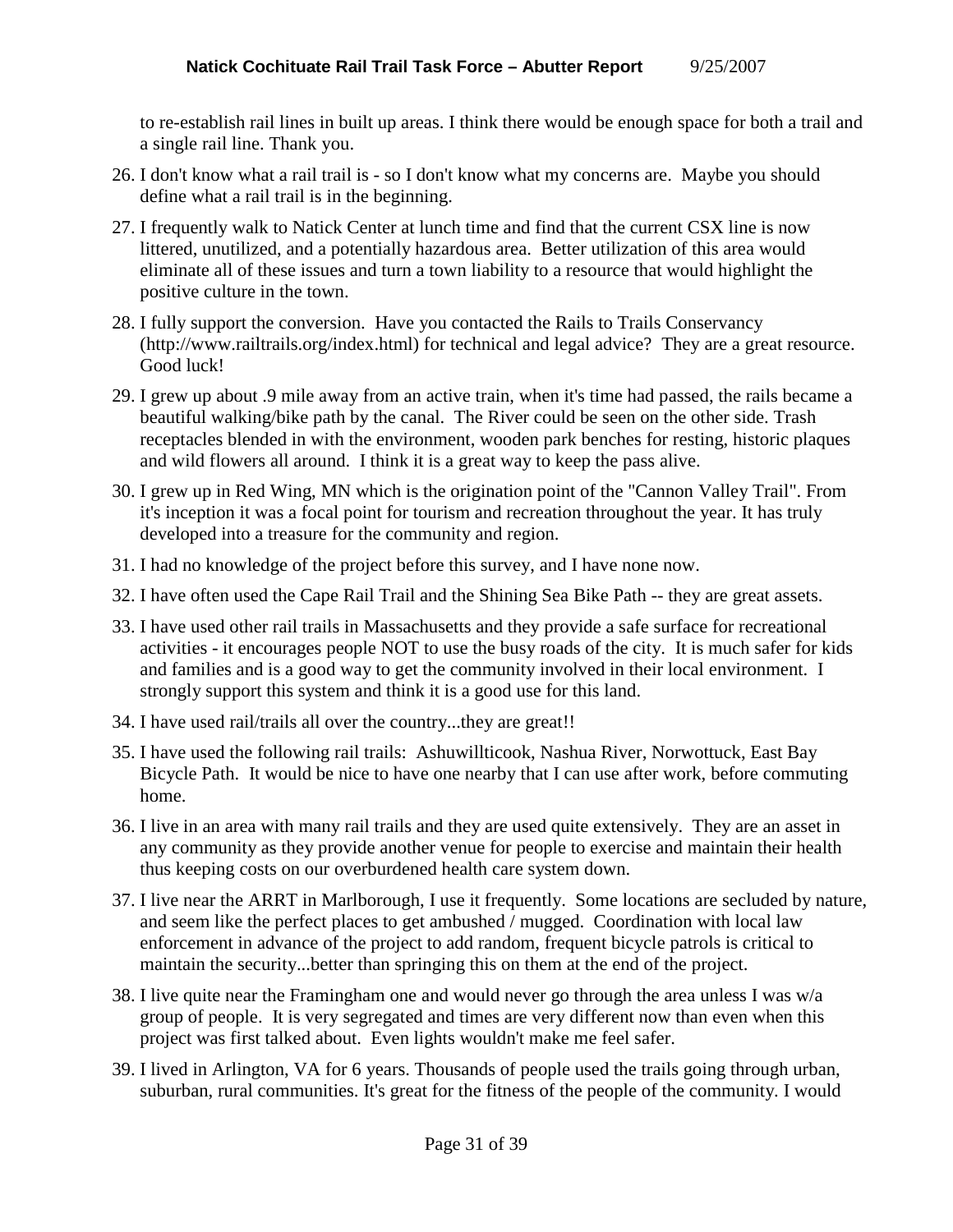enhance the quality of life and is well worth the investment. It has to be wide enough with divider line and appropriate speed limits posted.

- 40. I love rail trails. I went to UMass Amherst and really enjoyed the Norwotucket trail. If the trail was ever extended out to Worcester, it is probable that I would occasionally commute on it during the good weather. Otherwise, I like to jog at lunch and would use it for that purpose.
- 41. I still don't know what a rail trail is and what the plans are for the Natick rail trail. Thank you.
- 42. I think a rail trail for recreation would be awesome!!!!
- 43. I think a trail linking public to downtown and areas north of
- 44. Rte. 27 is excellent way to reduce car traffic to two areas were traffic is already too heavy and parking spaces too few.
- 45. I think it is a good idea because it gives joggers/walkers and bikers an alternative to walking on busy city streets where they may be at risk due to traffic and traffic increase to allow the joggers/walkers and bikers access to the streets and intersections.
- 46. I think it's a great idea!
- 47. I think it's a great idea and would give us Natick employees a reason to get out and exercise more at lunch time.
- 48. I think the idea of rail trails is great. But we also need bicycle paths throughout a town that allow bicyclists to get places without having to be so close to trucks, busses, and cars. When Route 16 was redone from Wellesley Square to South Natick, and no separate bike path was constructed, that was a great opportunity that was squandered.
- 49. I think the Rail Trail is a great idea. We have a similar trail in my area called the Blackstone Canal trail. Trails are a great way for recreational exercise and seeing a different side of the community. Good Luck
- 50. I think this is a great idea that would bring the community together and it would be very sad and reflect poorly on the surrounding area if the project did not go through.
- 51. I think this will be an excellent means of staying fit.
- 52. I work at the Army base and exercise daily at lunch.
- 53. I work in Natick and frequently bike to work. Having part or all of the trip on a rail trail would greatly increase the safety of this trip.
- 54. I work in Natick and would like a way to "get away" from the office during lunch that doesn't involve getting in the car and driving somewhere. A walking path on the old railroad would be very pleasant, especially not having to deal with roads and traffic.
- 55. I WOULD BE INTERESTED IN COMMUTING FROM FRAM. (SAXONVILLE) TO NATICK (SOLDIER SYSTEM CENTER), APPROX 5 MILES, 3 TIMES A WEEK, WEATHER PERMITTING.
- 56. I would think that the developers of the new Natick Mall should be a big part in this project as it could be a big selling factor.
- 57. I would use the trail if I wasn't moving. I thought the town of Natick could use something like this.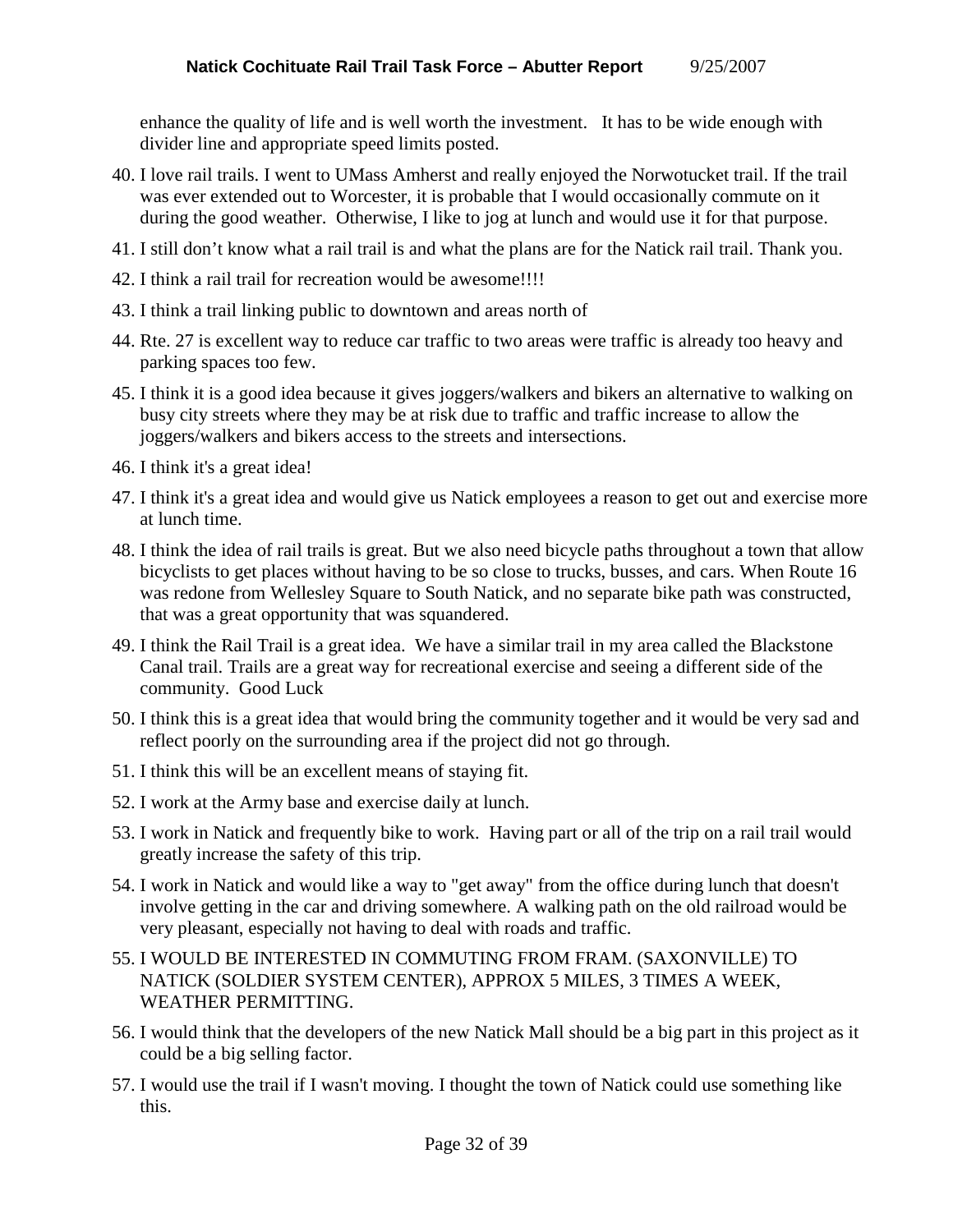- 58. I would use the trail to commute via bike if there was some linkage eastward towards RTE 128
- 59. If it means having to use taxpayer moneys, then I am not for it at all.
- 60. I'm looking forward to the new trail.
- 61. I'm not sure if the plan is to create a paved or unpaved trail, but I can see potential advantages to an unpaved trail, like some of the paths in the Wellesley trails system. Smooth, paved surfaces seem to be preferable only for bicyclists and rollerbladers, yet many experienced cyclists still prefer riding on the roads to avoid pedestrian traffic. Paved surfaces can become slippery in the fall season due to falling leaves and sweeping or removing slippery leaves would be an additional expense. Unpaved rail-trails seem to maintain a more natural experience -- a corridor of green in an otherwise paved environment. Unpaved trails also seem to get more frequent use by walkers and joggers than wheeled travelers.
- 62. It is a GREAT idea, let's do it!
- 63. It should be wide enough to accommodate persons or bicycles going both ways.
- 64. It would be an excellent opportunity to exercise while at work and stay off crowded roadways
- 65. It would be great to have a rail trail added, so everyone can exercise and not be near traffic. Also, maybe all the rail trails will eventually link together.
- 66. It would be important to allow traffic in and out of Natick Soldier Center (at Kansas Street) during work peak entering and leaving times (during the week).
- 67. I've been waiting for the Rail Trail for a long time--am eagerly looking forward to seeing it happen!
- 68. I've used rail trails before in Lexington and on the Cape. The Cape one was not that busy, but in Lexington, the riders do have the responsibility to be sure they stop at intersections. I'm concerned about that enforcement around here because of all the traffic and the way I observe that people presently don't pay attention to bicyclists and walkers.
- 69. Keep up the good work
- 70. Linking the rail trail to other existing and future non-motorized vehicular corridors and creating more non-motorized access at such facilities as the Mall area should be a goal for the town to help reduce traffic of motorized vehicles to some level.
- 71. Love the rail trail idea. Have used several in state and they work! Was very disappointed when my town (Weston) failed to approve one.
- 72. More Bike Racks at the commuter station would increase usage on a future rail trail.
- 73. Must include dividing line to teach kids to stay to the right and must pave to include rollerbladers and wheelchairs.
- 74. Not familiar with the Rail Trail Project, so my input is of questionable value.
- 75. Paved is best, but even unpaved would be an acceptable use.
- 76. Personally I would definitely like to see a rail trail developed... I work in Natick, directly next to the rail line, and would much rather walk/bike on a trail than along Rte. 27.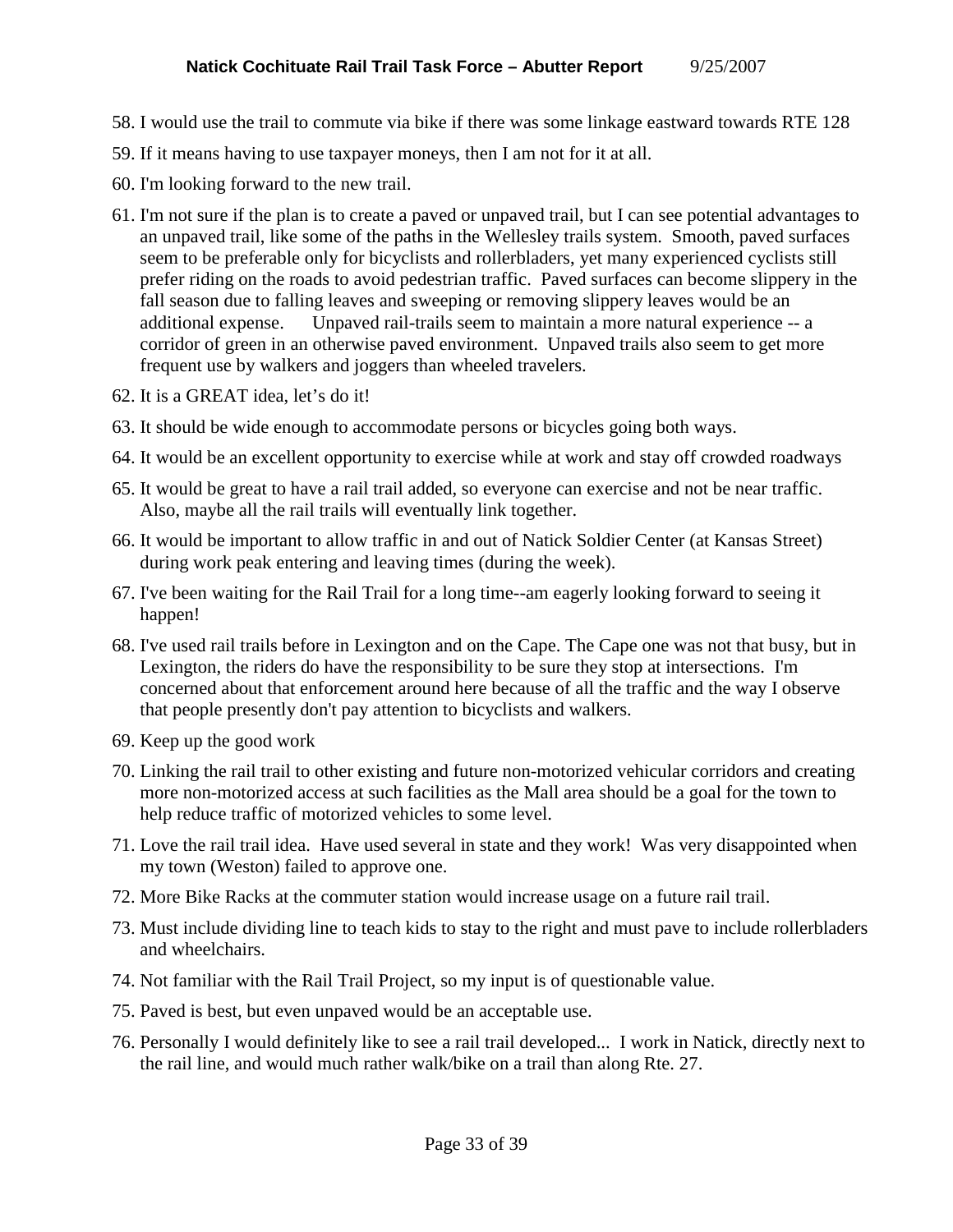- 77. Public safety access points for police, fire and emergency services Hours of use, benches and picnic sites along route Pave or "soft" surface (gravel, bark)
- 78. Rail Trail is the only good idea the Town of Natick has had in 20 years.
- 79. Rail Trails are a great asset to a community and provide a clean, safe and varied environment for exercise and leisure.
- 80. Rail Trails are a wonderful opportunity to open up forms of family recreation.
- 81. Rail trails are always a toss-up, because we need an increase in availability and use of public transportation but it's doubtful if people would use this line to commute.
- 82. Rail trails are awesome and great for any community!
- 83. Rail Trails are excellent to provide walkers, joggers and bikers a safe place to exercise and to keep them off the highways which are already over crowded with vehicular traffic.
- 84. Rail trails are terrific I will be working in Natick and I am looking at buying a home in the area (the area being within 15 miles or so of my office). Ideally I would prefer to bicycle back and forth rather than drive - the rail trail would certainly help make my commute safer and more enjoyable. Thanks!
- 85. Restriction of use such that only a certain "group" can use it. If this is to be truly a public use trail, then no unreasonable limits should be placed on the trail. Previous bias against motorcyclists and ATV riders must be addressed / removed.
- 86. Same as my comments previously. Right now roads are pedestrian and bicycle unfriendly and dangerous. I avoid riding a bike because of the current dangers in such travel. We have built everything around the automobile in a way that discourages other modes. It's time the whole state changed the focus... towns should take on the expense and upkeep like they do of roads.
- 87. Setup a donation website to raise funds.
- 88. Snowmobiles will also be a problem...
- 89. Sorry for the delayed response. Have only recently returned to Massachusetts.
- 90. Sounds like a good idea. Is CSX abandoning the rail?
- 91. The problem with many rail trails is they have one major parking lot with no obvious destination, so that end clogs with pedestrians, making cycling difficult for all. However the far end sees little traffic. Trails in Ayer and Northampton are like this. I would like to see the trail have many parking areas and destination connections, so that cycling to work or the store is practical, rather than the trail being a long park (too long for children to cycle and too boring and flat for adult cyclists). I also hope this project does not detract from Massachusetts efforts to design better roads for cycling. It is by far one of the worst states for cycling which could be remedied by a 24" shoulder on roads. My impression is that once a rail trail goes in, highway engineers become less accommodating to cyclists, even if the trail has no useful destination.
- 92. The proposed rail-trail would be a great asset to the town of Natick and to all people who live and/or work in the area. As it is now, the town has a shortage of recreational space. Some neighboring towns have many more trails and natural areas. This would be a relatively inexpensive way to greatly increase the town outdoor recreational resources and would encourage people to become more physically active, thereby benefiting their health.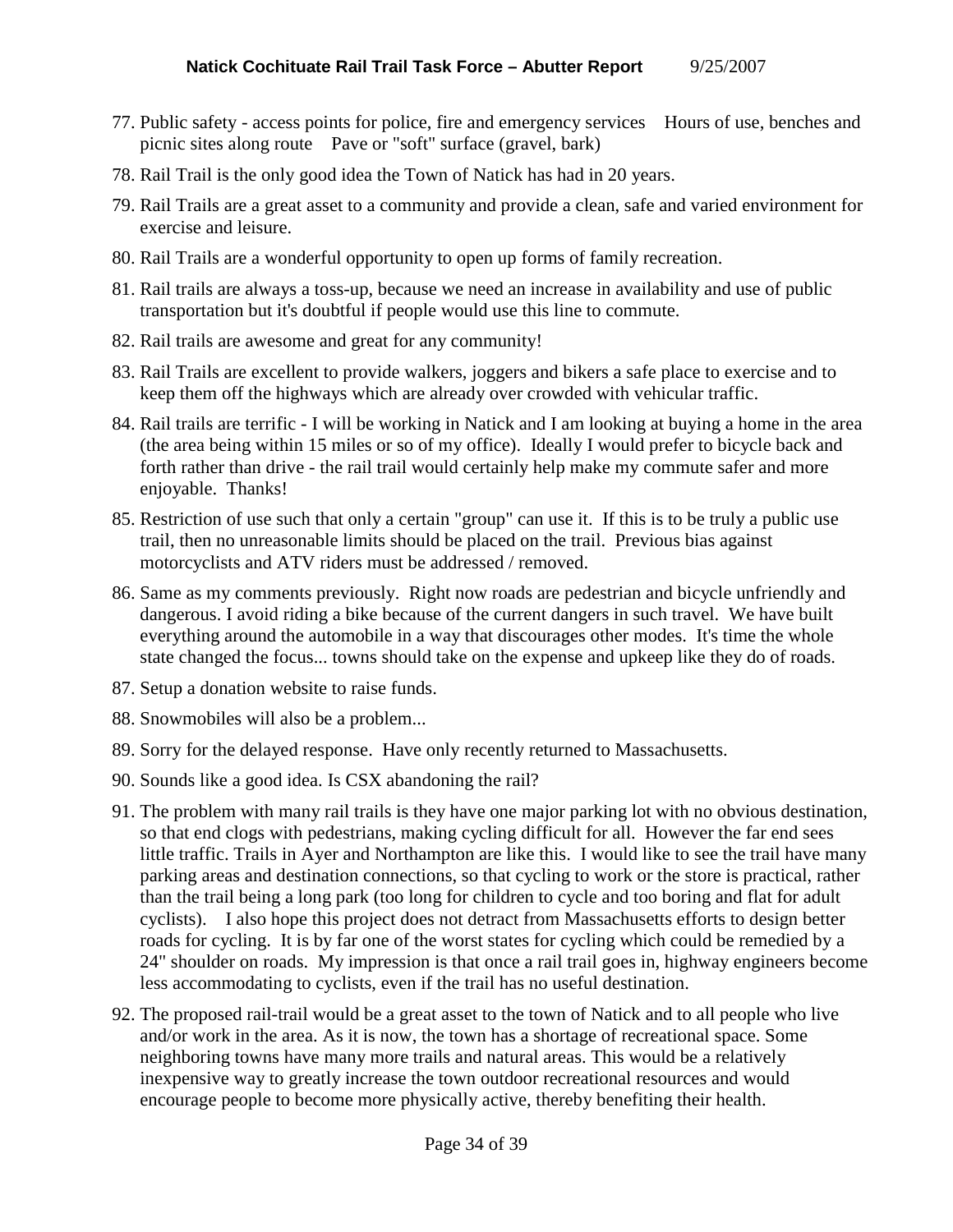- 93. The Town of Natick should seriously consider this opportunity to enhance the use of public transit by providing a convenient method of mass transport between the Natick Station and the mall. This would reduce traffic congestion, conserve energy, and thereby help to fight global warming.
- 94. This a great idea!
- 95. This country needs to utilize resources that allow people to exercise and commute w/o risking life and limb on the road. Rails to trails is an excellent method to do this. I occasionally ride to work from Franklin, but feel very unsafe on the road with commuters. If I had access to a series of bike trails or even decent road shoulders, I would be more likely to bike in the good weather. I run at least 3 x each week while at work and would love to run on a rail trail.
- 96. This is great. This could be a safe place to exercise.
- 97. This Rail Trail if built will be a great asset to Natick and Framingham
- 98. This would be a great addition to the area and much safer than running on busy streets.
- 99. This would be an excellent improvement for increasing safety. Currently, if one wishes to bicycle from Natick to Saxonville, the roads are VERY unfriendly to non-motorized modes of transport. Rt. 9, Rt. 30 and Speen are awful. Even 27 is bad in many spots. Since we are considering rail trails, I have always wanted to see tar paths alongside existing in-use right-ofways. It seems that this could be made safe.
- 100. Too many people, too much construction. Leave a little bit of land alone.
- 101. Trail would be handy and pleasant for lunchtime walks.
- 102. Transforming the rail to a trail and connecting to other communities is an excellent idea. It would be a wonderful asset, used by many for recreation/exercise and would easily be accessible from my work place, the Natick RD & E Center. Go for it!!
- 103. Very excited about the emergence of new rail trails near the US Army Natick Soldier Center. It will have a significant impact on the workforce and the commuting issues near the lab.
- 104. We need this trail to exercise. We need it to be safe, without any predators. It greatly help the numerous physically and environmentally conscious citizens of the Town of Natick. Furthermore, it will be utilize for the Soldier Systems Center as part of their physical training.
- 105. Well, it would be nice to know the extent of the rail trail other than the tracks at the end of Kansas Street. But to be honest, that doesn't matter, build it!
- 106. What is a Rail Trail?
- 107. When would the trail be available?
- 108. While I do live in Rhode Island, I work in Natick and would consider using it to bike on for lunch.
- 109. With the seemingly unprohibited (housing) development of open land in eastern Massachusetts, I feel strongly that the local communities need to make a conscious effort to dedicate more open land for recreational use. This project would fit this need.
- 110. Would be great to link up these rail trails that are being built in various towns.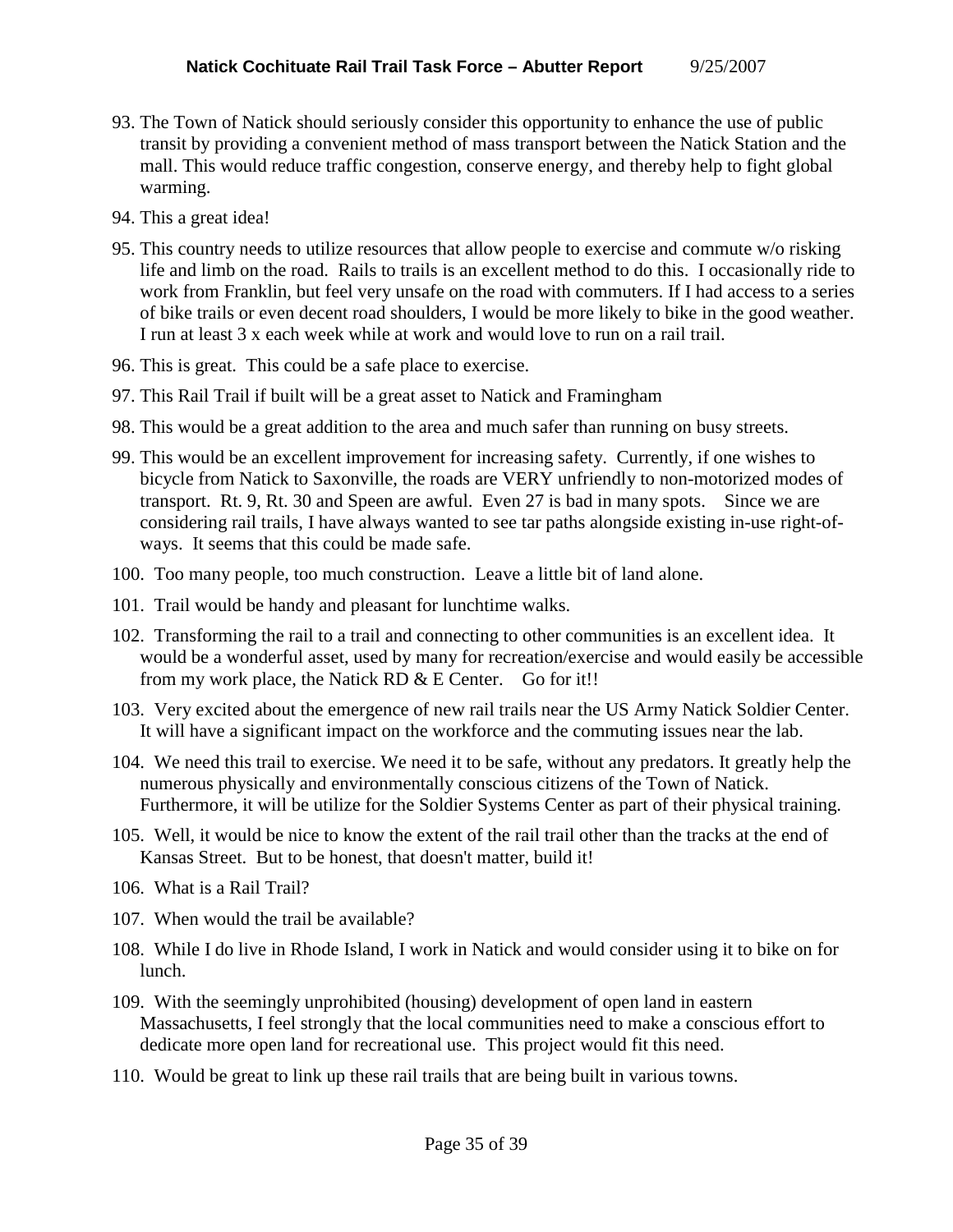## **[Boston Scientific] Question 4. Are there other issues not listed above about which you have a concern? If so, please briefly describe.**

- 1. Ability to promote the sharing of the trail by interested parties beyond Town of Natick- such as regional transport groups, groups promoting bike use, MBTA to incite bike riding to/from the commuter rail stations. Greater usage and more bike trips/fewer car trips is a public good to promote.
- 2. As long as you pave a "clean" surface and keep it well lit and clean, this is a great recreation opportunity for the community. In Wash DC, one runs from Bethesda, MD to the Georgetown area on M Street and is heavily used.
- 3. Dogs on leashes. Dog waste. Kids/drinking. Width of trail.
- 4. I would expect "maintenance" to include both occasional "big" maintenance, such as repaving, and frequent, regular monitoring to keep the trail swept clean of leaves, sticks, etc.
- 5. If it may affect the property tax I pay.
- 6. In my experience, upkeep is critical. Nothing speaks of a failed project like unsafe, cracked pathways that are a danger to the users, creating tripping hazards or worse. Funding routine maintenance and periodic renovations will be critical. Its proximity to Lake Cochituate would also indicate that flooding hazards are also a potential.
- 7. Is there potential to connect to other rail trails?
- 8. Make the path wide enough to accommodate bikes and pedestrians, rollerblades, etc. Many paths are too narrow and bikers cannot ride safely.
- 9. Pathways that are able to be used both by pedestrians and bikes without getting on top of each other, either wide enough for both, or with designated pathways separated.
- 10. Paving selection: dirt vs concrete vs asphalt (prefer asphalt!)
- 11. Pets.
- 12. Rail Trails are a fantastic and healthy way to bring families and members of the community together.
- 13. Snow removal in the winter.
- 14. The Rail Trail will be a wonderful addition to the town of Natick, providing a more serene option for those who do not want to use the crowded roads. It will be important to nicely maintain the trail so that it continuously provides the pleasant alternative to busy road travel.
- 15. There should be a connection to other dedicated or multi-use bike/walking trails (similar to the popular Minuteman RT terminus in Somerville, the Assabet River RT terminus in Hudson, and the Nashua River RT terminus in Nashua), i.e., in each case the rider/walker can safety connect to other trails, connections and/or extensions.
- 16. True control over what is and is not allowed, like music (loud). Also, courtesy rules like walk, bike on the right, allowing passing on the left.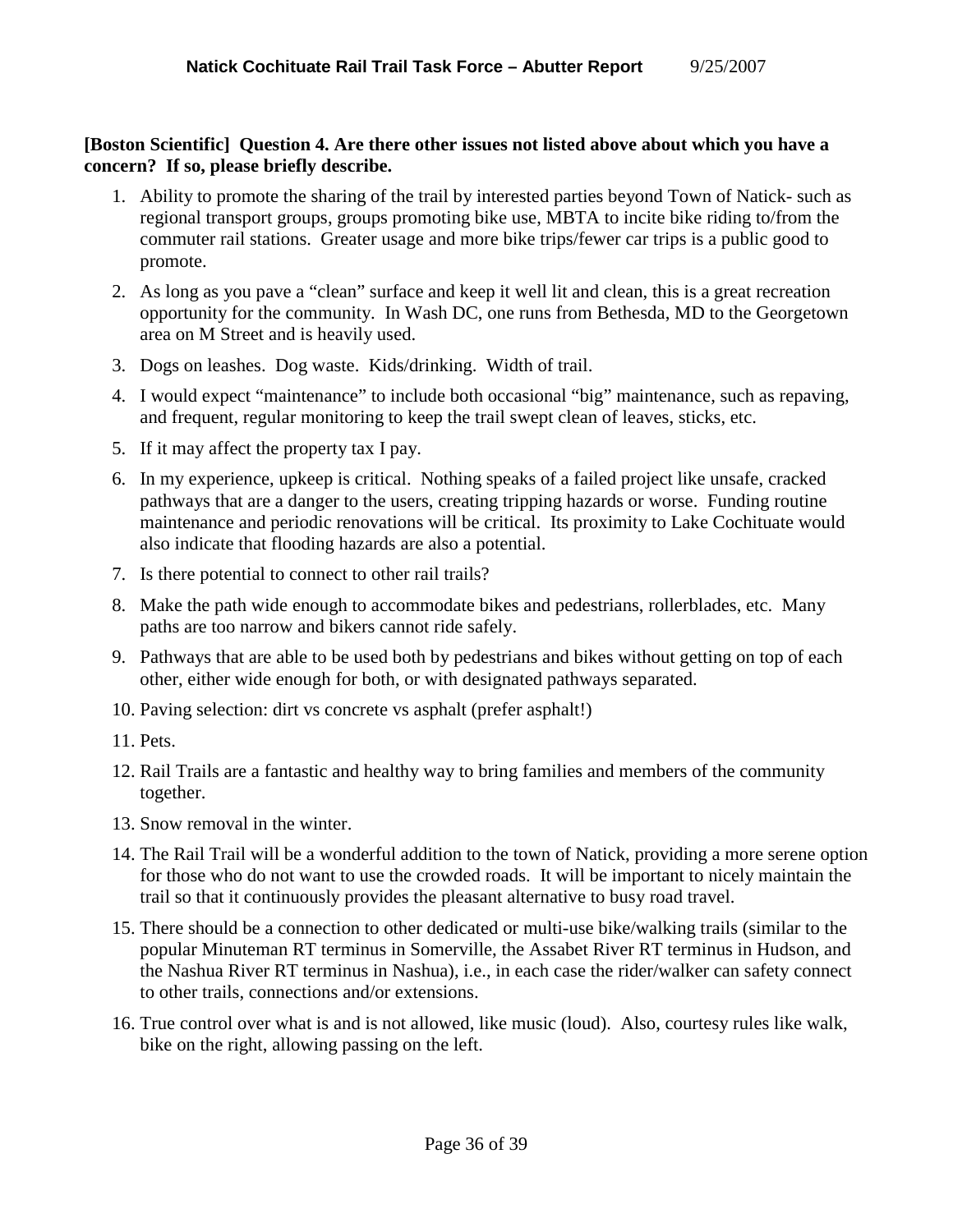#### **[Boston Scientific] Question 11 (Optional): if you have any comments, concerns or suggestions, please provide them below.**

- 1. Develop a long-term strategy for pre-funding the maintenance and upkeep now. If you come up empty, delay the project until you come up with an answer. It will be better to wait than to invest in a sure failure.
- 2. Given the density of the Natick-Framingham area in general, this rail trail would provide some much-needed open space and would be a great asset to the community as a place to "get away from it all" for a while.
- 3. Go for it. This is a great idea. More open space, more recreation opportunities, safe bike riding, fewer car trips, connections to commuter rail.
- 4. I am very familiar with rail trails as I have often used them in Ohio, Vermont and Mass. I especially like the new trail in Marlborough-Hudson-Stow - it has been very well done and if I still lived in Hudson, would have used it to commute by bicycle to Marlborough. There are many ways you can get the community involved with volunteering - I do much volunteer work at national parks, etc...
- 5. I am very interested in seeing the network of towns connected via the Rail Trail (even from Marlborough through to Natick and beyond).
- 6. I have used the Nashua River Rail trail and trails on Cape Cod. They are great for biking, walking or jogging. I have never seen any problems on these trails
- 7. I hope that this project goes through. It would be an excellent addition to the town of Natick!
- 8. I live near and use the rail trail running from Belchertown to Northampton. It is very well utilized by community families, and it is nice to have a clean, safe place to run/commute. They are a true benefit to the communities.
- 9. I lived several years by the minuteman trail in Arlington ... having the trail nearby was one of the best aspects of living there.
- 10. I love rail trails. I think they are an exceptional use of land; a fantastic "re-use" of land that has already been claimed for the public ... kinda, sort of.
- 11. I think it's a great way to use these dead trails and it promotes fitness and community.
- 12. I think that rail trails are great for the community especially since there are not a lot of places to walk, jog (other than on the street) in so many of our communities. I don't know if the bike path from Woods Hole to Falmouth is a rail trail or not, but when I'm in Falmouth I love using it for walking and jogging. Also, please make sure that you consider putting portable toilets along the rail trail. I can't remember if I read about this in the FAQs or not. The bike path has one at the midpoint and it's good to have it there.
- 13. I think that this is a great idea. I would love to be able to go for a run, walk, or bike ride after work. However, the busy area of Speen Street where I work prevents this. Access to the rail trail would be perfect.
- 14. I think these trails are wonderful. I hope you can make it happen.
- 15. I think this is an excellent project. Would the trail be maintained in the winter? I moved from Mpls, MN and the trails are cleared for winter use.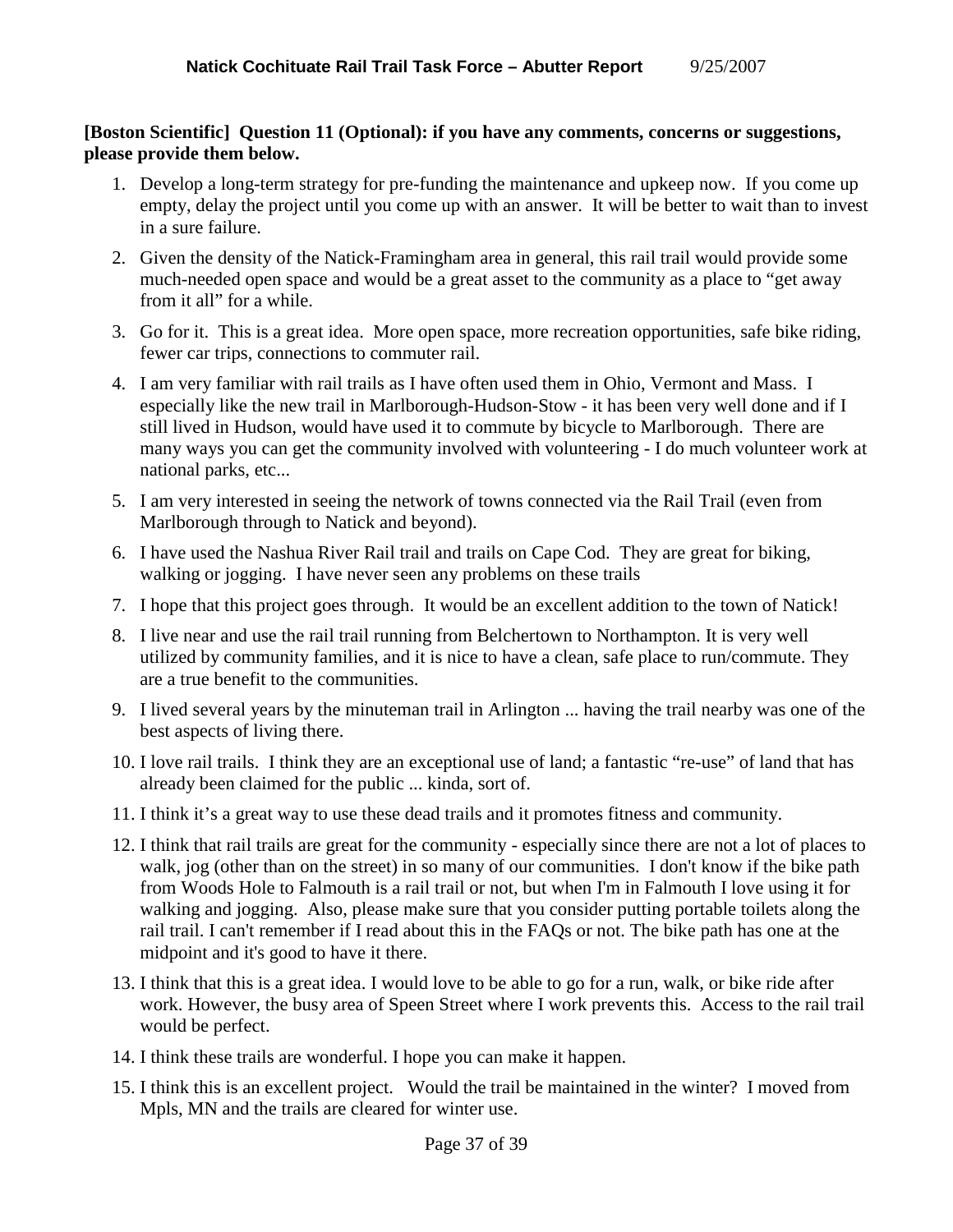- 16. I work at Boston Scientific and was asked to complete this survey through work.
- 17. I would be happy to pay a small fee to use it in the warmer months, I'd still save on gas!
- 18. I would be interested to know if this would be a place where a dog can go off leash. I would use it quite frequently if I was able to take my dog there for off leash walks.
- 19. I would love to see the rail trail extended all the way to Ashland, MA. This would be FANTASTIC.
- 20. I would love to see the rail trail happen and would be happy to volunteer to assist the process!
- 21. If you build it, they will come!!!!
- 22. I'm thrilled to hear about this project. I've been in search of a running path and dislike running near traffic on my lunch break. I usually head away from Natick to run, bike or walk after work. A trail would keep me local some evenings, leaving me here to run errands in Natick or eat dinner with friends in Natick after trail use instead of returning to Boston/Charlestown for those activities. I'd be happy to volunteer for trail maintenance also.
- 23. It would be a great community-building effort, and helps people have a pleasant place to exercise during their work breaks. This is an intensive work area, plenty of people would use it.
- 24. I've been on rail trails in several states (MA, OR, VA, MD, DC) and think they are a wonderful addition to a community, and a terrific way to utilize an abandoned resource.
- 25. Milford put in a trail and it has been successful at providing a safe and accessible community use area, as well as improving the aesthetics of the area.
- 26. Natick needs more well-maintained trails for recreational purpose and reduces local traffic jam if possible.
- 27. Other established rail trails in MA bring a very desirable clientele through town, as well as generating significant business for nearby restaurants and stores. There are very few negatives, beyond the original capital costs. While the initial costs are substantial, it should be noted that the better the trail facilities (pavement, markings, railings, safer street crossings, etc.) the more family use/traffic (and therefore commerce) it will generate.
- 28. Please continue the rail trail we need this at Boston Scientific. There may be a small group of employees here motivated to help expand the trail into our area of Natick.
- 29. Rail Trails are a fantastic and healthy way to bring families and members of the community together.
- 30. Recommend that Boston Scientific have a company-wide volunteering event to raise awareness about the trail and further promote its use.
- 31. Safety
- 32. Sounds like a great idea; have you considered selling bricks or similar to raise money to fund the project?
- 33. The rail trail will be an additional draw for the beautiful town of Natick. Presently, it is more known for the crowded car-filled roads of Route 9, Route 30, Mass Pike and other major arteries. This scenic Rail Trail will enhance the more-environmentally-friendly travel options and recreational alternatives for this beautiful town.